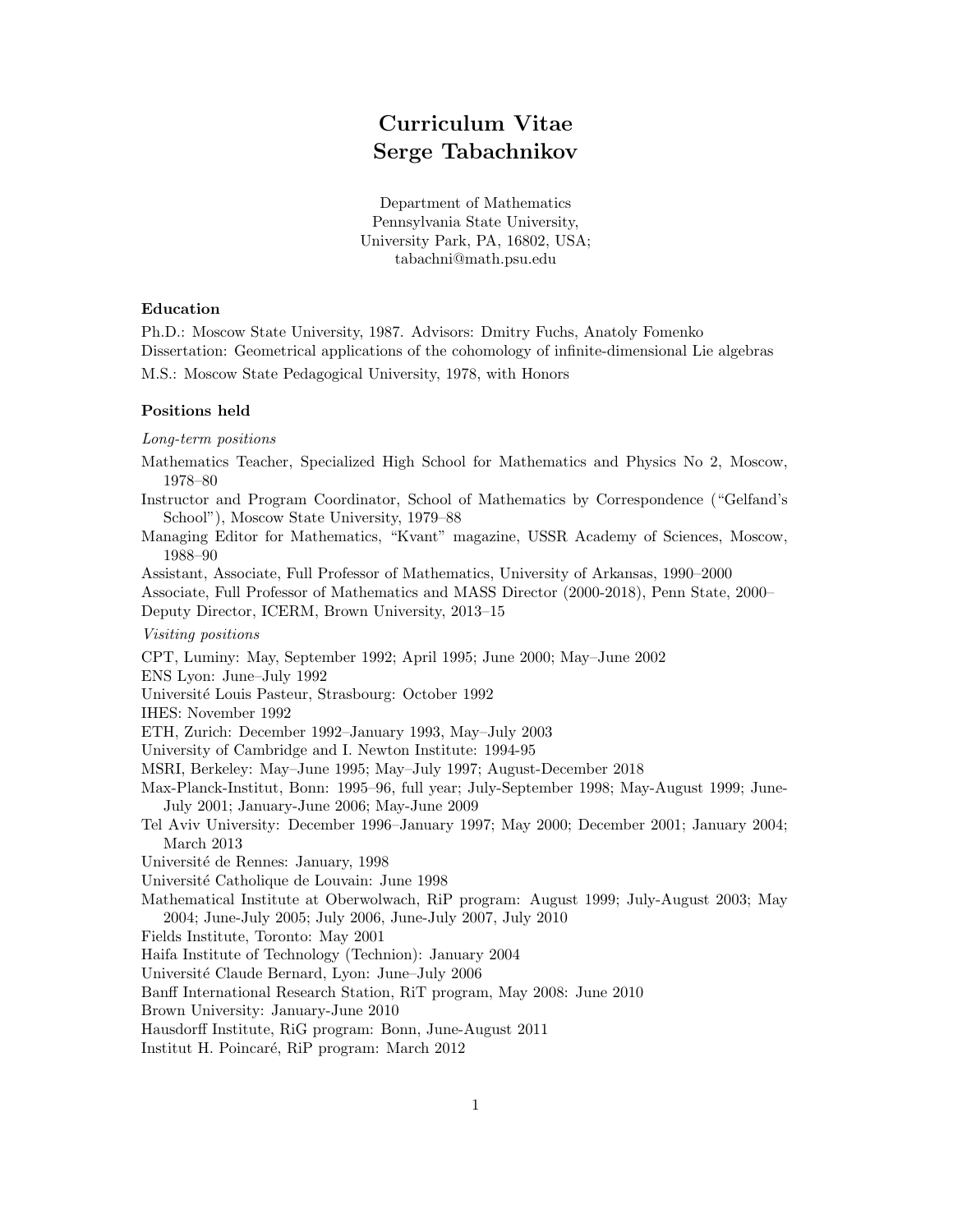Summer@ICERM, Brown University: June-August 2012, June-August 2013 Université Paris 6: May 2013 CIRM, Trento, RiP program: July 2014 Technical University, Berlin: May-June 2016 ICERM, Brown University: July 2016 Heidelberg University: May-June 2017, June-August 2019, June-July 2021 Collaborate@ICERM, Brown University: August 2017

## Awards and grants

Fellow of American Mathematical Society (inaugural class of 2012) Teresa Cohen Service Award in Mathematics, Penn State, 2013 Mercator Fellowship, Heidelberg University, 2021-24

#### Research grants

UARK Research Incentive Grants, 1992–93, 1993–94, 1997–98, 1998–99

Arkansas Science and Technology Authority Research Grant, 1993–94

Wolfson College, University of Cambridge fellowship, 1994–95

NSF Research Grants, 1994–97, 1998–01, 2003–05, 2006–09, 2011–16, 2015–20, 2020-23 (sole investigator)

Binational Science Foundation Research Grant, 2001–2004 (with M. Farber and S. Weinberger)

## Collaboration grants

Research in Pairs at Oberwolfach: 1999, 2003 (with V. Ovsienko); 2004 (with E. Gutkin); 2005, 2006, 2007, 2010 (with D. Fuchs)

Banff International Reseach Station Research in Teams, 2008 (with V. Ovsienko); 2010 (with V. Ovsienko and S. Morier-Genoud)

Hausdorff Institute Research in Groups, 2011 (with M. Gekhtman, M. Shapiro and A. Vainstein) Simons Foundation Collaboration Grant, 2011–12, 2015, 2020 (cancelled after receiving NSF grants)

Institute H. Poincaré, Research in Paris, 2012 (with V. Ovsienko)

CIRM Research in Pairs, 2014 (with V. Ovsienko and S. Morier-Genoud)

Collaborate@ICERM, 2017 (with M. Arnold, D. Fuchs, and I. Izmestiev)

Workforce, mentoring and outreach grants

SILO Grant (undergraduate research), 1998-99 MASS Program at PSU, NSF MCTP Grants, 2004–05, 2005–10, 2010–14 (co-PI) MAA Dolciani Mathematics Enrichment Grant, 2010-12 (with M. Levi) MSRI Math Circle Mini-grant, 2011-12, 2012-13 (with M. Levi)

## Conference and workshop grants

Spring Lecture Series at UARK, 1992, 1997, 1998, 1999; NSF (co-PI) Algebra and Topology in Interaction, UC Davis, 2009; NSF (co-PI) Penn State – Göttingen International Summer Schools in Mathematics, 2010-12; NSF (co-PI) Finite Dimensional Integrable Systems, Luminy 2013; Bedlewo 2015; Barcelona 2017, NSF (PI)

#### Books

#### Books and parts of books authored

- 1. Polynomials. Phasis, Moscow, 1996 (second edition 2000, third edition 2004) (in Russian)
- 2. Billiards. Société Mathématique de France, "Panoramas et Syntheses", No 1, 1995
- 3. Rational billiards and flat structures (with H. Masur). Handbook of Dynamical Systems, v. 1A, North-Holland, 2002, 1015–1089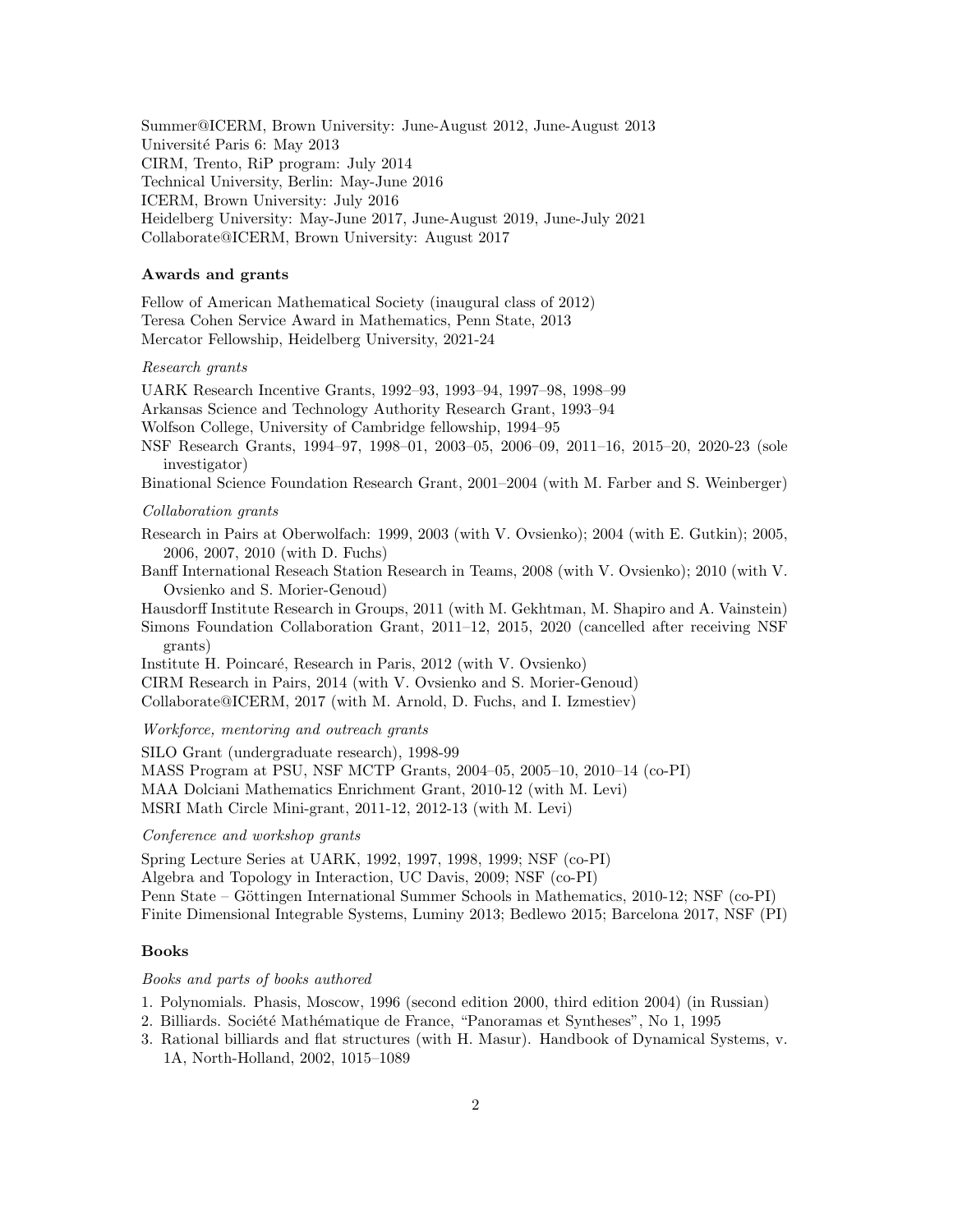- 4. Projective Differential Geometry, Old and New: from Schwarzian Derivative to Cohomology of Diffeomorphism Groups (with V. Ovsienko). Cambridge Univ. Press, 2005. Russian translation, MCCME, Moscow, 2008
- 5. Geometry and Billiards. Amer. Math. Soc., 2005. Russian translation, Moscow-Izhevsk, 2011; German translation, Springer, 2013
- 6. Mathematical Omnibus (with D. Fuchs), Amer. Math. Soc., 2007. Russian translation, MCCME, Moscow, 2011, 2nd edition 2016; German translation, Springer, 2011; Japanese translation, Iwanami, 2012
- 7. Billiards and Poncelet theorem, in L. Flatto. Poncelet's theorem. Amer. Math. Soc., 2008, 191–211
- 8. Projective configuration theorems: old wine into new wineskins, in S. G. Dani, A. Papadopoulos (eds.), Geometry in History, Springer, 2019, 401–434

Books edited

- 1. Mathematical olympiads by correspondence, Nauka, Moscow, 1987 (in Russian)
- 2. Differential and symplectic topology of knots and curves, AMS, 1999
- 3. Differential topology, infinite-dimensional Lie algebras and their applications (with A. Astashkevich), AMS, 1999
- 4. Kvant Selecta: Algebra and Analysis I, AMS Math. World, v. 14, 1999
- 5. Kvant Selecta: Algebra and Analysis II, AMS Math. World, v. 15, 1999
- 6. Kvant Selecta: Discrete mathematics I, AMS Math. World, v. 17, 2002
- 7. MASS Selecta: teaching and learning advanced undergraduate mathematics (with S. Katok, A. Sossinsky), AMS, 2003
- 8. V. Arnold, swimming against the tide (with B. Khesin), AMS, 2014

# Research papers

- 1. On invariant differential operators in general position. Func. Anal. Appl., 16, No 3 (1982), 86–87
- 2. On characteristic classes of homogeneous foliations. Russ. Math. Surv., 39, No 2 (1984), 189–190
- 3. On homology in general position of the Lie algebra of vector fields on the line. Soviet Math. Dokl., 275, No 2 (1984), 310–314
- 4. Characteristic classes of Grassman foliations. Func. Anal. Appl., 19, No 1 (1985), 83–84
- 5. Characteristic classes of parabolic foliations and symmetric functions. Serdica, 11 (1985), 86–95
- 6. Characteristic classes of parabolic foliations of series B, C, D and degrees of isotropic Grassman manifolds. Func. Anal. Appl., 20, No 2 (1986), 84–85
- 7. Geometrical applications of cohomology of infinite-dimensional Lie algebras. Dissertation, Moscow, 1987 (translation into French: University of Lyon, 1994)
- 8. An invariant of submanifolds transversal to a distribution. Russ. Math. Surv., 43, No 3 (1988), 193–194
- 9. Calculation of the Bennequin invariant of a Legendrian curve by the geometry of its front. Func. Anal. Appl., 22, No 3 (1988), 89–90
- 10. Characteristic classes of Lagrangian foliations. Func. Anal. Appl., 23, No 2 (1989), 90–91
- 11. Two remarks on the asymptotic Hopf invariant. Func. Anal. Appl., 24, No 1 (1990), 84–85
- 12. Around four vertices. Russ. Math. Surv., 45, No 1 (1990), 191–192
- 13. Numerical study of dual billiards: the case of a semicircle (with I. Monroe). UARK Technical Report, 1992
- 14. Geometry of Lagrangian and Legendrian 2-webs. Diff. Geom. Appl., 3 (1993) 265–284
- 15. Poncelet's theorem and dual billiards. L'Enseign. Math., 39 (1993), 189–194
- 16. Outer billiards. Russ. Math. Surv., 48, No 6 (1993), 75–102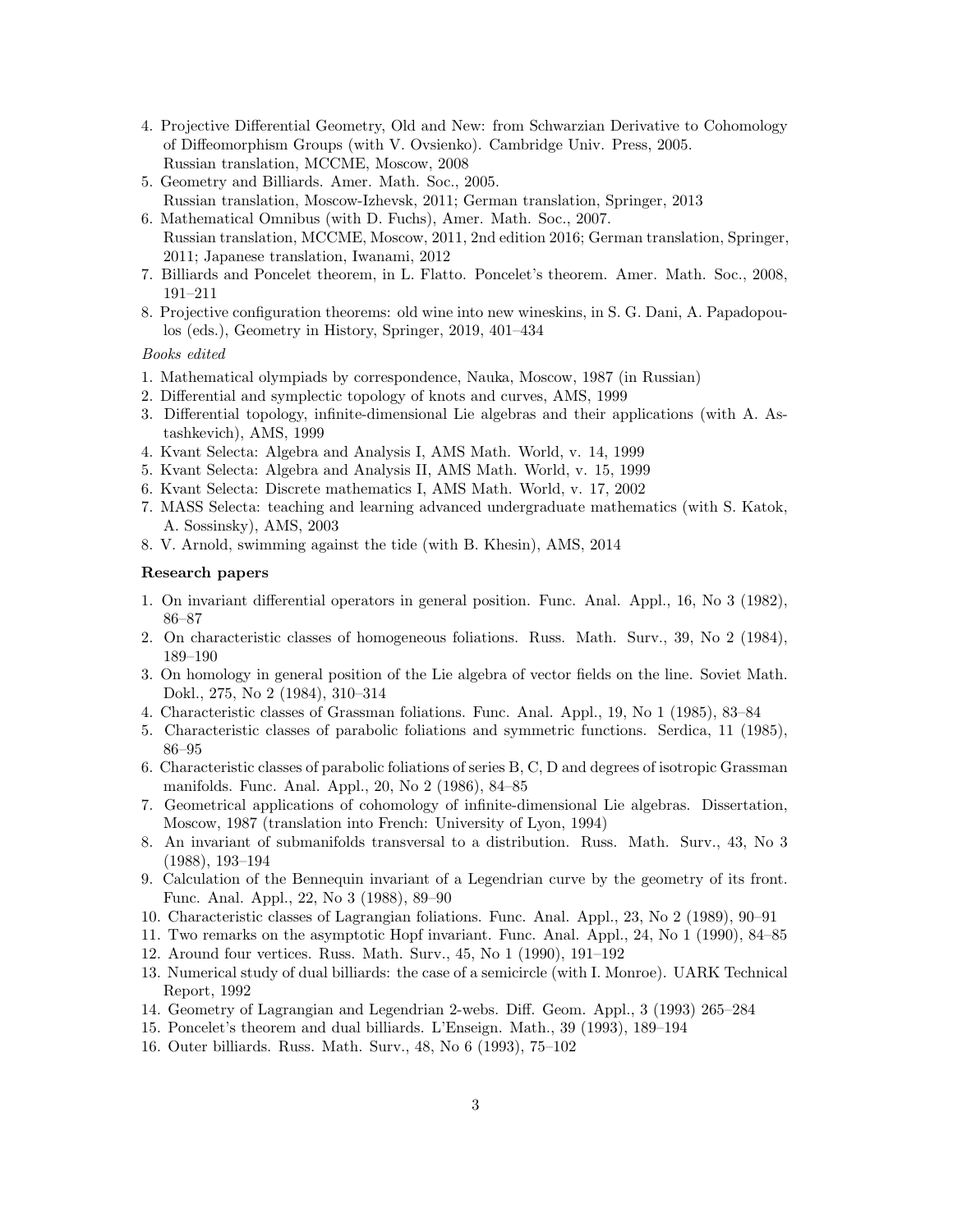- 17. Commuting dual billiard maps. Geom. Dedicata, 53 (1994), 57–68
- 18. On the dual billiard problem. Advances in Math., 115 (1995), 221–249
- 19. Asymptotic dynamics of the dual billiard transformation. J. Stat. Phys., 83 (1996), 27–38
- 20. Invariants of smooth triple point free plane curves. Knot Theory and Ramifications, 5 (1996), 531–552
- 21. Sturm theory, Ghys theorem on zeroes of the Schwarzian derivative and flattening of Legendrian curves (with V. Ovsienko). Selecta Math. (NS), 2 (1996), 297–307
- 22. Projective connections, group Vey cocycle and deformation quantization. Int. Math. Res. Notes. 1996, No 14, 705–722
- 23. Introducing projective billiards. Ergod. Theory and Dynam. Syst., 17 (1997), 957–976
- 24. Invariants of Legendrian and transverse knots in the standard contact space (with D. Fuchs). Topology, 36 (1997), 1025–1053
- 25. On zeroes of the Schwarzian derivative. Topics in singularity theory, 229–239, AMS Transl., ser. 2, v. 180, 1997
- 26. Parameterized curves, Minkowski caustics, Minkowski vertices and conservative line fields. L'Enseign. Math., 43 (1997), 3–26
- 27. On functions with zero mean over a finite group. Func. Anal. Appl., 31, No 1 (1997), 93–94
- 28. Estimates for the Bennequin number of Legendrian links from state models for knot polynomials. Math. Research Lett., 4 (1997), 143–156
- 29. Exact transverse line fields and projective billiards in a ball. Geom. and Funct. Anal., 7 (1997), 594–608
- 30. Geometry of exact transverse line fields and projective billiards. Differential and symplectic topology of knots and curves, 131–152, AMS Transl., ser. 2, v. 190, 1999
- 31. Projectively equivalent metrics, exact transverse line fields and the geodesic flow on the ellipsoid. Comm. Math. Helv., 74 (1999), 306–321
- 32. Fagnano orbits of polygonal dual billiards. Geom. Dedicata, 77 (1999), 279–286
- 33. Remarks on the geometry of exact transverse line fields. Differential topology, infinitedimensional Lie algebras and applications, 247–260, AMS, 1999
- 34. Going in circles: variations on the Money-Coutts theorem. Geom. Dedicata, 80 (2000), 201–209
- 35. Projective geometry of polygons and discrete 4-vertex and 6-vertex theorems (with V. Ovsienko). L'Enseign. Math., 47 (2001), 3–19
- 36. Billiards in Finsler and Minkowski geometries (with E. Gutkin). J. Geom. and Phys., 40 (2002), 277–301
- 37. Ellipsoids, complete integrability and hyperbolic geometry. Moscow Math. J., 2 (2002), 185–198
- 38. Topology of cyclic configuration spaces and periodic orbits of multi-dimensional billiards (with M. Farber). Topology, 41 (2002), 553–589
- 39. Periodic trajectories in 3-dimensional convex billiards (with M. Farber). Manuscripta Mat., 108 (2002), 431–437
- 40. Dual billiards in the hyperbolic plane. Nonlinearity, 15 (2002), 1051–1072
- 41. On polygonal dual billiard in the hyperbolic plane (with F. Dogru). Reg. Chaotic Dynamics, 8 (2003), 67–82
- 42. Topological robotics: motion planning in projective spaces (with M. Farber and S. Yuzvinsky). Int. Math. Res. Notes, 2003, No 34, 1853–1870
- 43. On skew loops, skew branes and quadratic hypersurfaces. Moscow Math. J., 3 (2003), 681–690
- 44. On three-periodic trajectories of multi-dimensional dual billiards. Alg. Geom. Topology, 3 (2003), 993–1004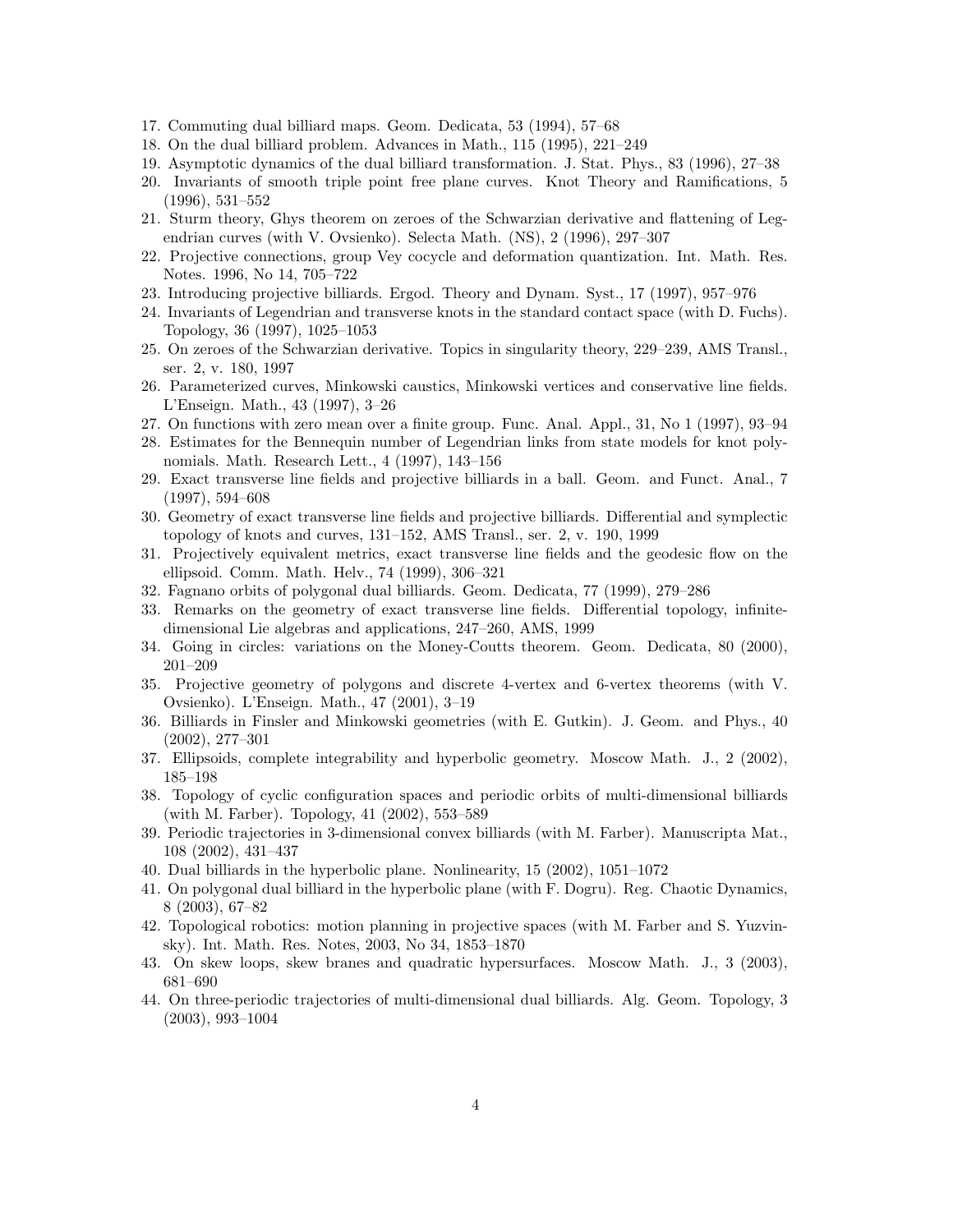- 45. Remarks on magnetic flows and magnetic billiards, Finsler metrics and a magnetic analog of Hilbert's fourth problem. Dynamical systems and related topics, Cambridge Univ. Press, 2004, 233–252
- 46. Tire track geometry: variations on a theme. Israel J. Math., 151 (2006), 1–28
- 47. Non-existence of *n*-dimensional T-embedded discs in  $\mathbb{R}^{2n}$  (with G. Stojanovic). Comm. Math. Helv., 81 (2006), 877–882
- 48. Complexity of piecewise convex transformations in two dimensions, with applications to polygonal billiards (with E. Gutkin). Moscow Math. J., 6 (2006), 673–701
- 49. On configuration space of plane polygons, sub-Riemannian geometry and periodic orbits of outer billiards (with D. Genin). J. Modern Dynamics, 1 (2007), 155–173
- 50. Hyperbolic Carath´eodory conjecture (with V. Ovsienko). Proc. of Steklov Inst., 258 (2007), 178–193
- 51. A proof of Culter's theorem on the existence of periodic orbits in polygonal outer billiards. Geom. Dedicata, 129 (2007), 83–87
- 52. Geodesics on an ellipsoid in Minkowski space (with D. Genin and B. Khesin). L'Enseign. Math., 53 (2007), 307–331
- 53. Totally skew embeddings of manifolds (with M. Ghomi). Math. Zeitschrift, 258 (2008), 499–512
- 54. On algebraically integrable outer billiards. Pacific J. Math., 235 (2008), 89–92
- 55. Converse Sturm-Hurwitz-Kellogg theorem and related results. J. Fixed Point Theory Appl., 3 (2008), 121–130
- 56. Birkhoff billiards are insecure. Discr. Cont. Dyn. Syst., 23 (2009), 1035–1040
- 57. Quasiperiodic motion for the Pentagram map (with V. Ovsienko and R. Schwartz). Electron. Res. Announc. Math. Sci., 16 (2009), 1–8
- 58. Self-dual polygons and self-dual curves (with D. Fuchs). Funct. Anal. and Other Math., 2 (2009), 203–220
- 59. Pseudo-Riemannian geodesics and billiards (with B. Khesin). Advances in Math., 221 (2009), 1364–1396
- 60. On bicycle tire tracks geometry, hatchet planimeter, Menzin's conjecture and oscillation of unicycle tracks (with M. Levi). Experimental Math., 18 (2009), 173–186
- 61. Geometry and dynamics of the pentagram map. Geometric methods in physics, Proceedings of the XXVIII Workshop GMP, Amer. Inst. Physics, 2009, 172–181
- 62. Existence and non-existence of skew branes. J. Fixed Point Theory Appl., 7 (2010), 419–431
- 63. Contact complete integrability (with B. Khesin). Reg. Chaotic Dynamics, 15 (2010), 504– 520
- 64. The Pentagram map: a discrete integrable system (with V. Ovsienko and R. Schwartz). Commun. Math. Phys., 299 (2010), 409–446
- 65. Variations on the Tait-Kneser theorem (with V. Timorin). Preprint
- 66. Topological aspects of the Dvoretzky Theorem (with D. Burago and S. Ivanov). J. Topology and Analysis, 2 (2010), 453–467
- 67. Periodic trajectories in the regular pentagon (with D. Davis and D. Fuchs). Moscow Math. J., 11 (2011), 1–23
- 68. Variations on R. Schwartz's inequality for the Schwarzian derivative. Discr. Comp. Geom., 46 (2011), 724–742
- 69. The Pentagram integrals on inscribed polygons (with R. Schwartz). Electronic J. of Combinatorics, 18 (2011), P171
- 70. Discrete spherical means of directional derivatives and Veronese maps (with A. Belyaev and B. Khesin). J. Geom. Physics, 62 (2012), 124–136
- 71. Higher pentagram maps, weighted directed networks, and cluster dynamics (with M. Gekhtman, M. Shapiro and A. Vainshtein). Electron. Res. Announc. Math. Sci., 19 (2012), 1–17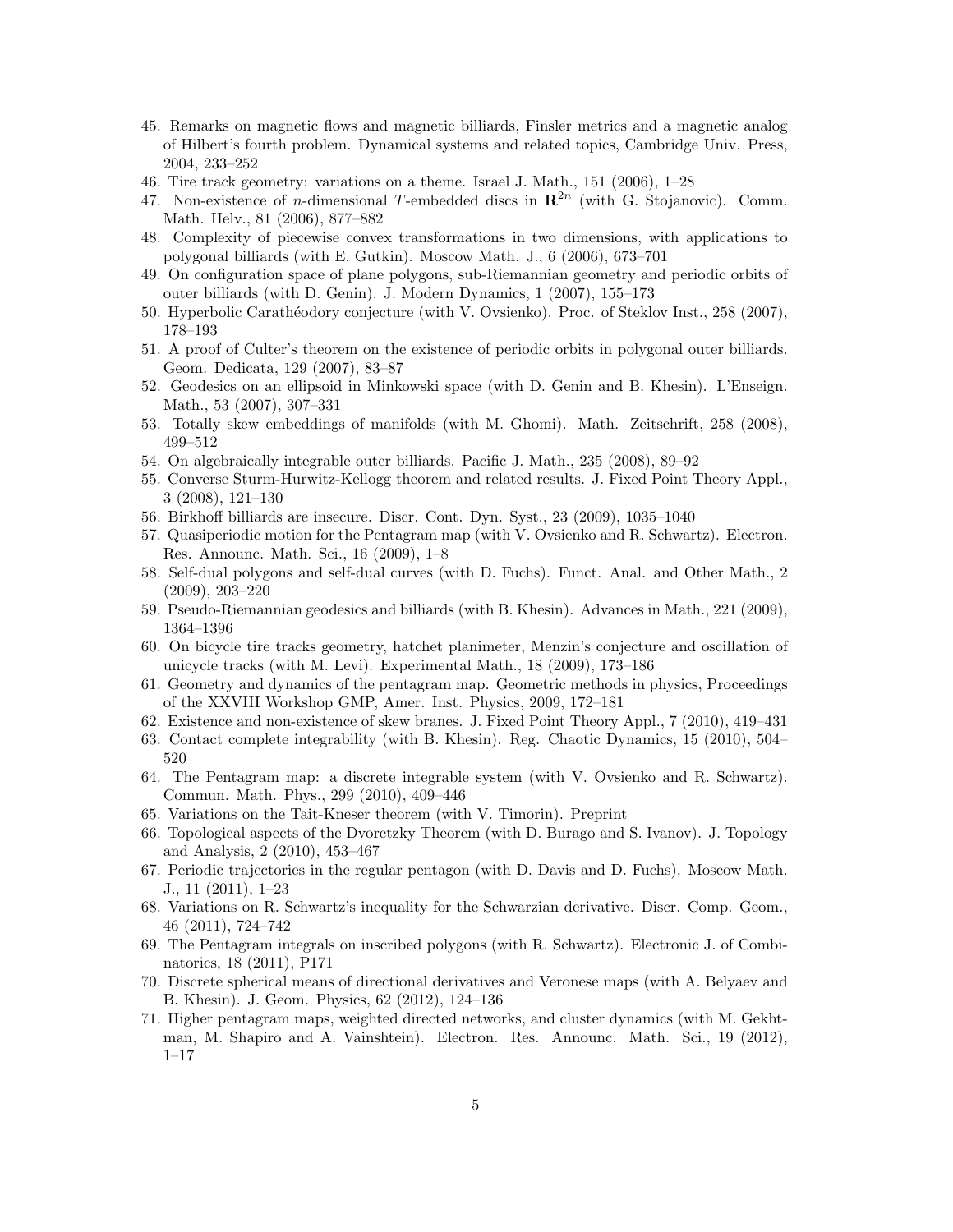- 72. 2-frieze patterns and the cluster structure of the space of polygons (with S. Morier-Genoud and V. Ovsienko). Ann. Inst. Fourier, 62 (2012), 937–987
- 73. Liouville-Arnold integrability of the pentagram map on closed polygons (with V. Ovsienko and R. Schwartz). Duke Math. J., 162 (2013), 2149–2196
- 74. Periodic trajectories in the regular pentagon, II (with D. Fuchs). Moscow Math. J., 13 (2013), 19–32
- 75. On fibrations with flat fibers (with V. Ovsienko). Bull. Lond. Math. Soc., 45 (2013), 625–632
- 76. On the discrete bicycle transformation (with E. Tsukerman). Publ. Math. Uruguay (Proc. Montevideo Dyn. Syst. Congress 2012), 14 (2013), 201–220
- 77. The equal tangents property (with J. Jeronimo-Castro and G. Ruiz-Hernandez). Advances in Geometry, 14 (2014), 447–453
- 78. Circumcenter of Mass and generalized Euler line (with E. Tsukerman). Discr. Comp. Geom., 51 (2014), 815–836
- 79. Linear difference equations, frieze patterns and combinatorial Gale transform (with S. Morier-Genoud, V. Ovsienko and R. Schwartz). Forum of Mathematics, Sigma, 2 (2014), e22 (45 pages)
- 80. On curves and polygons with the equiangular chord property (with T. Aougab, X. Sun and Y. Wang). Pacific J. Math., 274 (2015), 305–324
- 81. Coxeter's frieze patterns and discretization of the Virasoro orbit (with V. Ovsienko). J. Geom. and Phys., 87 (2015), 373–381
- 82.  $SL_2(\mathbf{Z})$ -tiling of the torus, Coxeter-Conway friezes and Farey triangulations (with S. Morier-Genoud and V. Ovsienko). L'Enseign. Math., 61 (2015), 71 – 92
- 83. A baker's dozen of problems. Arnold Math. J., 1 (2015), 59–67
- 84. Remarks on the the circumcenter of mass (with E. Tsukerman). Arnold Math. J., 1 (2015), 101–112
- 85. Introducing supersymmetric frieze patterns and linear difference operators (with S. Morier-Genoud and V. Ovsienko). Math. Zeitschrift, 281 (2015), 1061–1087
- 86. Configuration spaces of plane polygons and a sub-Riemannian approach to the equitangent problem (with J. Jeronimo-Castro). J. Dyn. Control Syst., 22 (2016), 227–250
- 87. Integrable cluster dynamics of directed networks and pentagram maps (with M. Gekhtman, M. Shapiro, and A. Vainstein). Advances in Math., 300 (2016), 390–450
- 88. On Lagrangian tangent sweeps and Lagrangian outer billiards (with D. Fuchs). Geom. Dedicata, 182 (2016), 203–213
- 89. Skewers. Arnold Math. J., 2 (2016), 171–193
- 90. On the bicycle transformation and the filament equation: results and conjectures. J. Geom. and Phys., 115 (2017), 116–123
- 91. Billiard transformations of parallel flows: a periscope theorem (with A. Plakhov and D. Treschev). J. Geom. and Phys., 115 (2017), 157–166
- 92. Iterating evolutes and involutes (with M. Arnold, D. Fuchs, I. Izmestiev, and E. Tsukerman). Discr. Comp. Geom., 58 (2017), 80–143
- 93. Ivory's Theorem revisited (with I. Izmestiev). J. Integrable Systems, 2 (2017), 1–36
- 94. Iterating evolutes of spatial polygons and of spatial curves (with D. Fuchs). Moscow Math. J., 17 (2017), 667–689
- 95. Dual numbers, weighted quivers, and extended Somos and Gale-Robinson sequences (with V. Ovsienko). Algebr. Represent. Theory, 21 (2018), 1119–1132
- 96. Introducing symplectic billiards (with P. Albers). Advances in Math., 333 (2018), 822–867
- 97. Open problems, questions, and challenges in finite-dimensional integrable systems (with A. Bolsinov, V. Matveev, and E. Miranda). Philosoph. Trans. Royal Society A, 376 (2018), 20170430 (40 pp)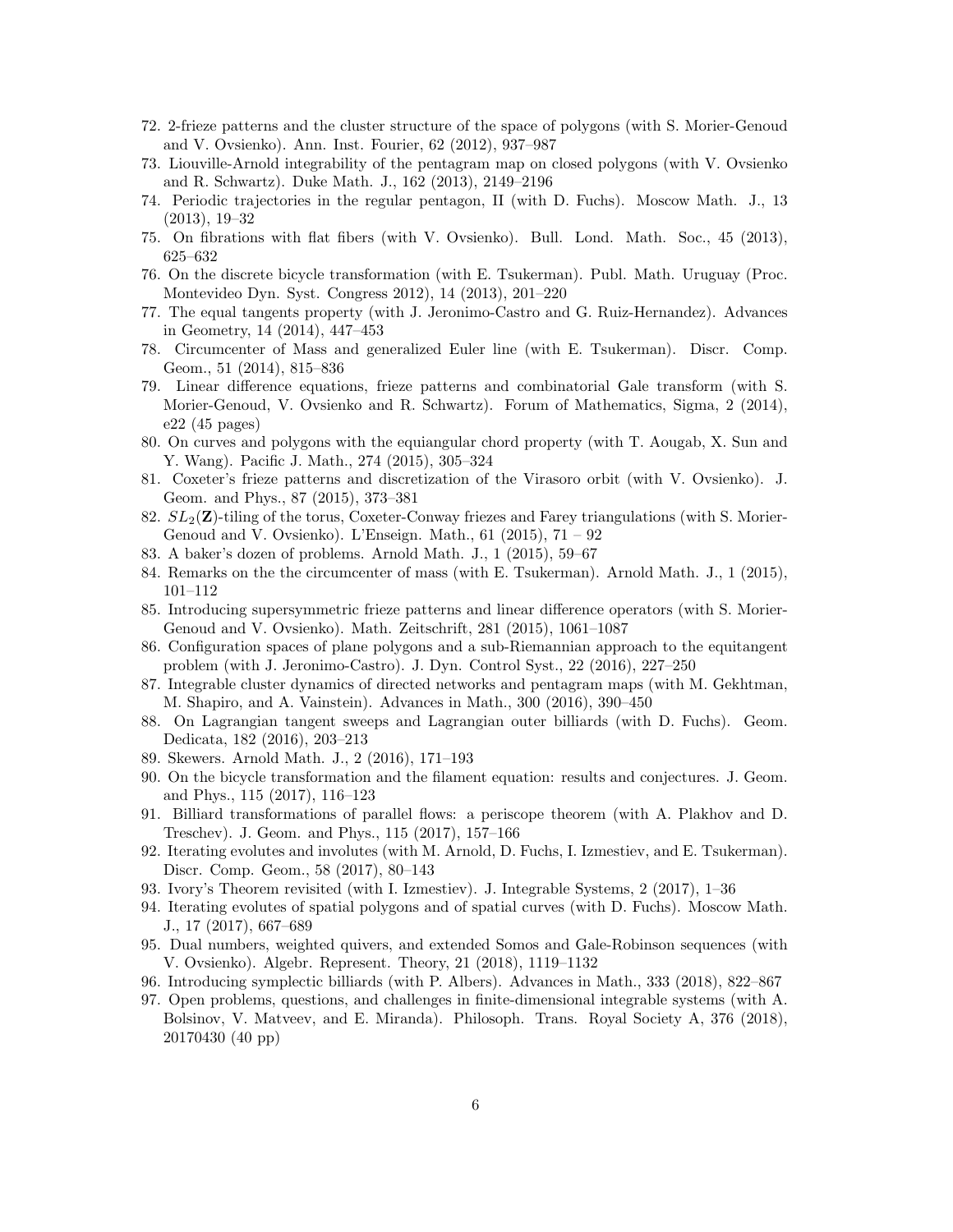- 98. On centro-affine curves and Bäcklund transformations of the KdV equation. Arnold Math. J., 4 (2018), 445–458
- 99. Tire tracks and integrable curve evolution (with G. Bor, M. Levi, and R. Perline). Int. Math. Res. Notes, v. 2020, No 9, 2698–2768
- 100. Counting periodic trajectories of Finsler billiards (with P. Blagojevic, M. Harrison, and G. Ziegler). SIGMA 16 (2020), 022, 33 pages
- 101. Wire billiards, the first steps (with M. Bialy and A. Mironov). Advances in Math., 368 (2020), 107154, 27 pp.
- 102. Two variations on the periscope theorem. Reg. Chaotic Dynamics, 25 (2020), 11–17
- 103. Cross-ratio dynamics on ideal polygons (with M. Arnold, D. Fuchs, and I. Izmestiev). Int. Math. Res. Notes, online first. pp. 1–84, doi:10.1093/imrn/rnaa289
- 104. Billiards in ellipses revisited (with A. Akopyan and R. Schwartz). European J. Math., online first (2020). doi.org/10.1007/s40879-020-00426-9
- 105. Dan Reznik's identities and more (with M. Bialy). European J. Math., online first (2020), doi.org/10.1007/s40879-020-00428-7
- 106. Four equivalent properties of integrable billiards (with A. Glutsyuk and I. Izmestiev). Israel J. Math., 241 (2021), 693–719
- 107. Remarks on Joachimsthal integral and Poritsky property (with M. Arnold). Arnold Math. J., 7 (2021), 483–491
- 108. Remarks on rigidity properties of conics. Reg. Chaotic Dynamics, 27 (2022), 18–23
- 109 Symplectically convex and symplectically star-shaped curves a variational problem (with P. Albers). J. Fixed Point Theory Appl. (Viterbo Festschrift) 24 (2022), no. 2, Paper No. 27.
- 110. Polygonal symplectic billiards (with P. Albers, G. Banhatti, F. Sadlo, and R. Schwartz). Preprint
- 111. Self-Bäcklund curves in centroaffine geometry and Lamé's equation (with M. Bialy and G. Bor). Preprint
- 112. Open problems on billiards and geometric optics (with M. Bialy, C. Fierobe, A. Glutsyuk, M. Levi, A. Plakhov, and D. Tsodikovich). Arnold Math. J., online first
- 113. Cusps of caustics by reflection: a billiard variation on Jacobi's Last Geometric Statement (with G. Bor). Preprint
- 114. A family of integrable transformations of centroaffine polygons; geometrical aspects (with M. Arnold and D. Fuchs). Preprint
- 115. On projective evolutes of polygons (with M. Arnold and R. Schwartz). Preprint
- 116. On conformal points of area preserving maps and related topics (with P. Albers). Preprint

## Other publications

## Articles in American Mathematical Monthly

- 1. A cone eversion. v. 102 (1995), 52–56
- 2. The four vertex theorem revisited two variations on the old theme. v. 102 (1995), 912–916
- 3. More on paperfolding (with D. Fuchs). v. 106 (1999), 27–35
- 4. A four vertex theorem for polygons. v. 107 (2000), 830–833
- 5. The Poncelet grid and the billiard in an ellipse (with M. Levi). v. 114 (2007), 895–908
- 6. The (un)equal tangents problem. v. 119 (2012), 398–405
- 7. Tractrices, bicycle tire tracks, hatchet planimeters, and a 100-year-old conjecture (with R. Foote and M. Levi). v. 120 (2013), 199–216
- 8. The Six Circles Theorem revisited (with D. Ivanov). v. 123 (2016), 689–698
- 9. Descartes Circle Theorem, Steiner porism, and spherical designs (with R. Schwartz), v. 127 (2020), 238–248

Articles in Mathematical Intelligencer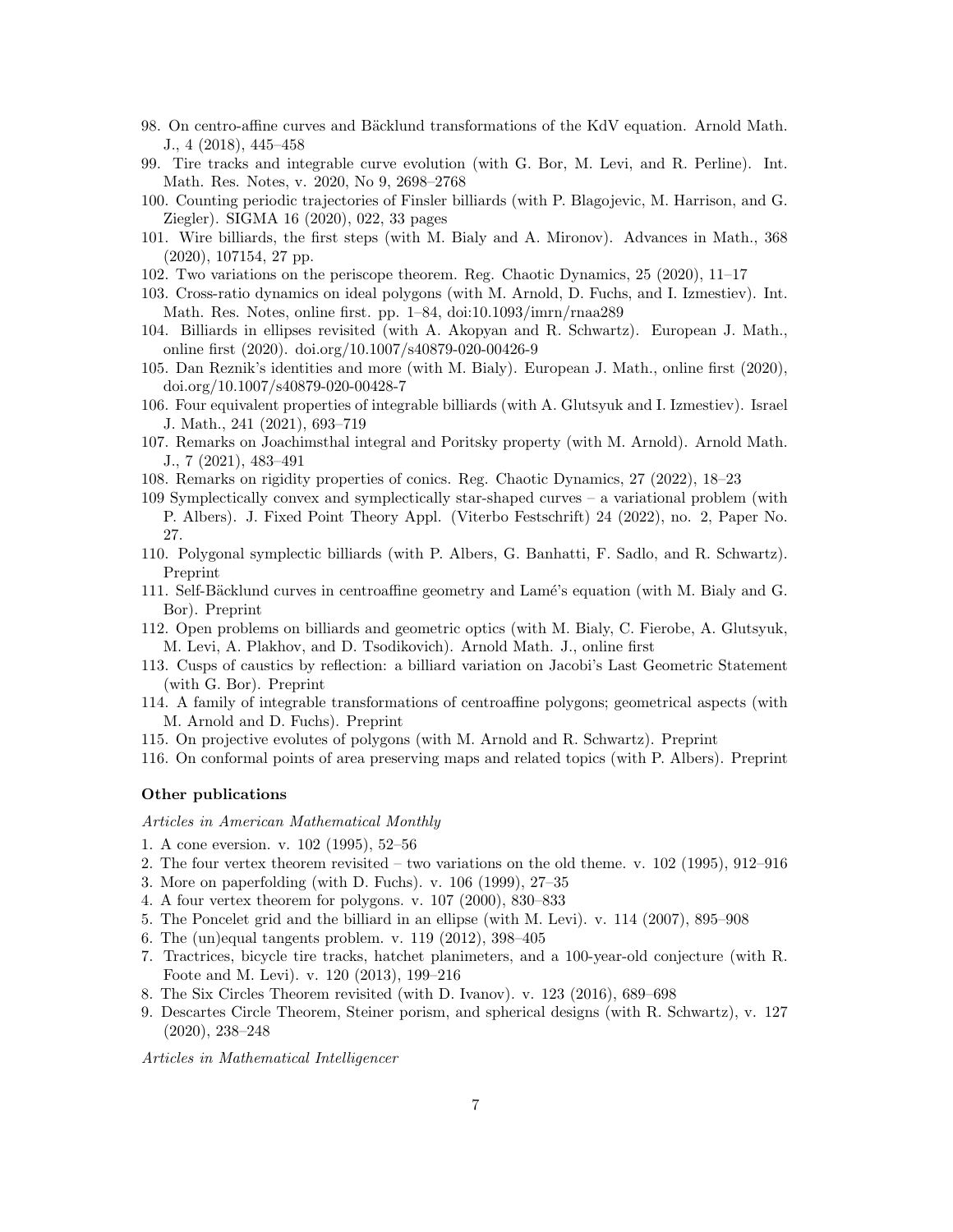- 1. MASS Program at Penn State (with A. Katok and S. Katok). v. 24 (2002), No 4, 50–56
- 2. Dual billiards (with F. Dogru). v. 27, No 4 (2005), 18–25. Translation into Russian: "Letnyaya konferenciya turnira gorodov: izbrannye materialy", v. 1. Moscow, MCNMO, 2009, pp. 28-47.
- 3. Elementary surprises in projective geometry (with R. Schwartz). v. 32 (2010) No 3, 31–34
- 4. Osculating curves: around the Tait-Kneser Theorem (with E. Ghys and V. Timorin). v. 35 (2013), No 1, 61–66
- 5. Dragon curves revisited. v. 36, No 1 (2014), 13–17
- 6. Proofs (not) from The Book. v. 36, No 2 (2014), 9–14
- 7. The ice cube proof (with P. Deligne and S. Robins). v. 36, No 4 (2014), 1–3
- 8. Centers of mass of Poncelet polygons, 200 years after (with R. Schwartz). v. 38, No 2 (2016), 29–34
- 9. Hopf fibrations and Hurwitz-Radon numbers (with V. Ovsienko). v. 38, No 4 (2016), 11–18
- 10. Polynomials as polygons. v. 39, No 1 (2017), 41–43
- 11. A four vertex theorem for frieze patterns? v. 40, No 4 (2018), 14–18
- 12. Kasner meets Poncelet, v. 41, No 4 (2019), 56–59
- 13. Polar bear or penguin? Musings on Earth cartography and Chebyshev nets (with B. Khesin), v. 43, No 1 (2021), 20–24
- 14. Variations on the Tait-Kneser theorem (with G. Bor and C. Jackman), v. 43, No 3 (2021), 8–14
- 15. Loewner's "forgotten" theorem (with P. Albers). v. 44, No 1 (2022), 7–11

Articles in "Kvant" magazine (in Russian)

- 1. Mathematical radio club. 1983, No 3
- 2. Mistakes in geometrical proofs. 1984, No 3 (in English: Quantum, 1998, No 6)
- 3. Considerations of continuity. 1987, No 9. (in English: Quantum, 1990, No 2)
- 4. Geometry of equations. 1988, No 10
- 5. On plane curves. 1988, No 11-12
- 6. On curvature. 1989, No 5
- 7. On self-referential sentences. 1989, No 6
- 8. Archimedes' law from the viewpoint of a mathematician. 1989, No 10 (in English: in "Geometry, Analysis and Mechanics", World Sci. Publ., 1995, 215–218)
- 9. Differential geometry around us. 1989, No 11
- 10. How many roots does a polynomial have? 1989, No 12
- 11. Polynomials least different from zero. 1990, No 6 (in English: Quantum, 1994, No 1 and Kvant Selecta: algebra and analysis, II, 161–165)
- 12. Web geometry. 1990, No 7
- 13. Chebyshev's nets (with Yu. Kotov). 1990, No 7
- 14. Segments of constant areas (with D. Fuchs). 1990, No 8 (in English: Quantum, 1992, No 2)
- 15. Which is larger? 1990, No 10
- 16. Nazism and mathematics. 1990, No 11. (in Japanese: Basic Sugaku, 1991)
- 17. Variations on Escher's theme. 1990, No 12
- 18. The Sylvester problem (with V. Timorin). 2009, No 5-6
- 19. Impossible tilings (with D. Fuchs), 2011, No 2

## Oberwolfach reports

- 1. Skew and totally skew embeddings and immersions. Geometrie. v.1, No 4 (2004), 2499–2501
- 2. Tire track geometry and flotation problems. Dynamical Systems. v. 2, No 3 (2005), 1782– 1784
- 3. Configuration space of plane polygons, sub-Riemannian geometry, and periodic orbits of inner and outer billiards. Geometrie. v.3, No 4 (2006), 2742–2744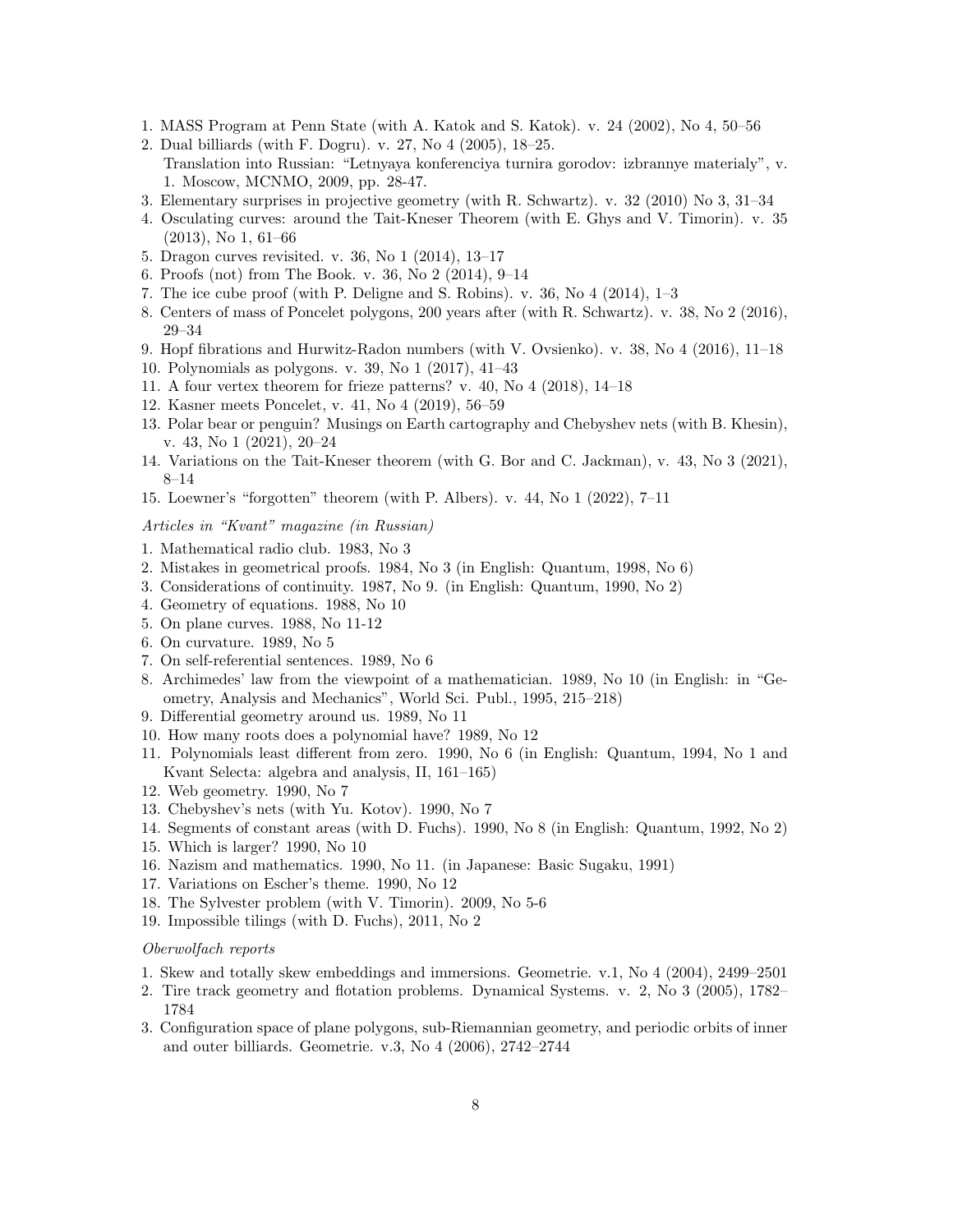- 4. The pentagram map: a discrete integrable system. Discrete Differential Geometry. v. 6, No 1 (2009), 99–101
- 5. The mysterious pentagram map. Dynamical Systems. v. 6, No 3 (2009), 1830–1832
- 6. Arbeitsgemeinschaft Mathematical Billiards (with S. Troubetzkoy). v. 7, No 2 (2010), 955– 957
- 7. Higher pentagram maps, discrete weighted networks, and cluster algebras. Discrete Differential Geometry. v. 9, No 3 (2012), 2125–2127
- 8. Tire track geometry, continuous and discrete bicycle transformation, and the filament equation. Dynamical Systems. v. 10, No 3 (2013), 2008–2010
- 9. The circumcenter of mass. Discrete Differential Geometry. v. 12, No 1 (2015), 706–707
- 10. Three lectures on frieze patterns. Friezes. v. 12, No 4 (2015), 2865–2866
- 11. Introducing symplectic billiards. Dynamical Systems. v. 14, No 3 (2017), 2029–2031

#### Expository articles, reviews, interviews

- 1. Monthly mathematical radio show. All-Union Radio Station, Moscow, 1981-83 (10 scripts)
- 2. Instructive games (with A. To'om). Moscow State Univ. Math. School by Correspondence, 1987
- 3. Encyclopedia of mathematical physics, Moscow, 1998. 17 articles on contact geometry
- 4. Solution to a problem by Coxeter. Summer Geometry Institute Problem Book, Smith College, 1993
- 6. Problem No 10724, Amer. Math. Monthly, 106 (1999); solution: 108 (2001), 472–473
- 7. Preface to Kvant Selecta, AMS Math. World, v. 14 (1999)
- 8. Personal reflections on D. Fuchs, Differential topology, infinite-dimensional Lie algebras and applications, 309–311, AMS Transl., ser. 2, v. 194, 1999
- 9. Outer billiards (in Russian). Mat. Prosv., ser. 3, No 5 (2001), 125–135
- 10. A tale of a geometric inequality. MASS Selecta, AMS, 2003, 257–262
- 11. Bringing Eastern European traditions to North American students (with P. Humke and Yu. Ilyashenko). Notices of AMS, 50 (2003), 1250–1254
- 12. Comments to problems 1976-4, 1976-5, 1976-12, 1979-19, 1981-10, 1983-4, 1987-3, 1994-2, 1994-8, 1994-17. Arnold's Problems, Springer-Verlag, & Phasis, 2005
- 13. Billiards in bounded convex domains. Encyclopedia of mathematical physics, Elsevier, 2006, v. 1, p. 296–299
- 14. Polygonal billiards. Encyclopedia of mathematical physics, Elsevier, 2006, v. 4, pp. 84–87
- 15. "Arnold's problems" book review. Math. Intelligencer, v. 29, No 1 (2007), 49–51
- 16. 27 lines (in Russian). Mat. Prosv., ser. 3, No 12 (2008), 145–160
- 17. What is ... the Schwazian derivative (with V. Ovsienko). Notices of AMS, 56 (2009), 34–36
- 18. "Chases and escapes" book review. Math. Intelligencer, v. 31, No 2 (2009), 78–79
- 19. "Outer billiards on kites" book review. Bull. AMS, 48 (2011), 285–292
- 20. International Summer School for Students (with E. Ghys). Notices of AMS, 59 (2012), 365
- 21. Interview to Russian Internet Journal "PostNauka", June 2012, http://postnauka.ru/ books/1017
- 22. Interview to "Strongly Connected Components", November 2012, http://www.acmescience. com/?p=1731
- 23. Gelfand's School by Correspondence. Notices of AMS, 60 (2013), 166–169
- 24. "Exterior billiards" book review. Bull. AMS, 51 (2014), 519–526
- 25. Comments to "Mathematical Trivium" (with B. Khesin), in "V. Arnold, Swimming Against the Tide ", AMS, 2014. Russian translation in "V. I. Arnold. Problems", MCCME, Moscow, 2017
- 26. Preface to V. Arnold's book "Mathematical Understanding of Nature", AMS, 2014
- 27. The Institute for Computational and Experimental Research in Mathematics (ICERM) (with J. Pipher and H. Walker), Notices of AMS, 63 (2016), 160–161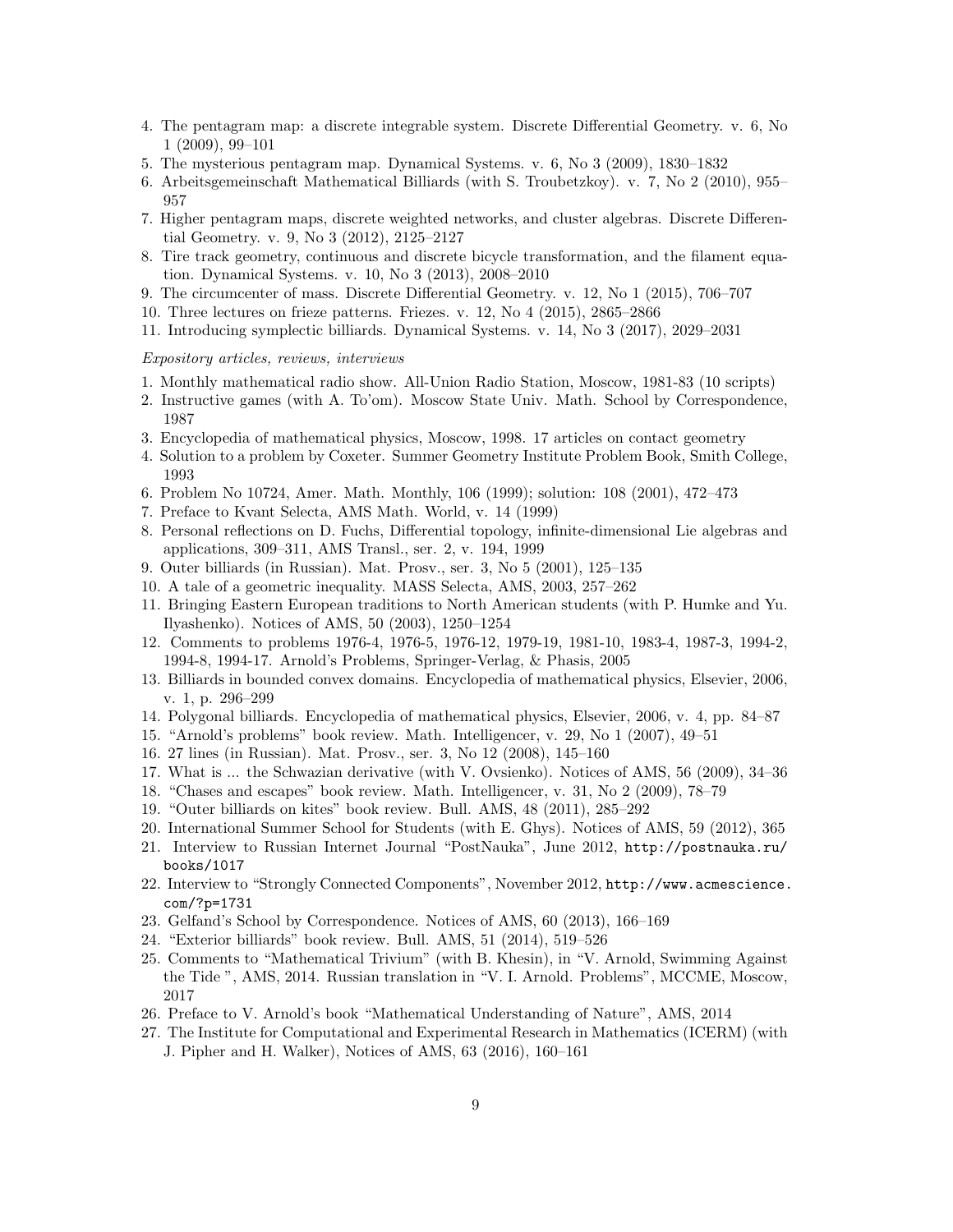- 28. Preface to Arnold's collection of papers on quaternions, MCCME, Moscow, 2017
- 29. "A singular mathematical promenade" book review, Math. Intelligencer, v. 40, No 2 (2018), 85–88
- 30. Vladimir Igorevich Arnold. 12 June 1937–3 June 2010 (with B. Khesin), Biographical Memoirs of Fellows of Royal Society, 64 (2018), 7–26
- 31. Hamiltonian Systems, from Topology to Applications through Analysis (with Ph. Morrison), Emissary, Fall 2018
- 32. "The Scottish Book. Mathematics from the Scottish Café" book review, Math. Intelligencer, v. 42, No1 (2020), 71–74
- 33. Numberphile video "Frieze patterns" https://www.youtube.com/watch?v=0mXz-NP-raY& feature=youtu.be
- 34. La geometría de trayectorias de bicicletas (with G. Bor), Ciencias, UNAM, https://www. cimat.mx/~gil/research/articulo\_ciencias.pdf
- 35. Fun problems in geometry and beyond (with B. Khesin), SIGMA 15 (2019), 097, 21 pages
- 36. "You Failed Your Math Test, Comrade Einstein" book review, Math. Intelligencer, v. 42, No 3 (2020), 83–87
- 37. Three stories on the importance of putting it on the back burner, "Math in the Time of Corona", Springer, 2021, doi.org/10.1007/16618-2020-30

## Curriculum development

Transformational geometry, UARK, 1993 Differential topology, UARK, 1999 Mathematical methods of mechanics, UARK, 2000 Introduction to symplectic topology, Penn State, 2002 Intuitive topology, MASS course, Penn State, 2002 Geometry and billiards, REU and MASS course, Penn State, 2004 and 2005 Differential topology, Penn State, 2008 Exploration in convexity, MASS course, Penn State, 2009 Geometry of polynomials, REU and MASS course, Penn State, 2010 and 2012, Summer@ICERM 2014, State College High School 2019-20 Concepts of geometry, PMASS course, Penn State, 2011, 2016, 2017 Knot theory, REU and MASS course 2009 and 2017

# Editorial boards

Kvant magazine, 1989–1990

American Mathematical Monthly, 2001–2020; Notes Editor, 2011–2016

Student Mathematics Library Editorial Committee, AMS, 2012–2020

Pure and Applied Undergraduate Texts Editorial Committee, AMS, 2016–2020

Mathematical Intelligencer, Mathematical Gems and Curiosities Editor, 2013–2020, Associate Editor 2016–2020, co-Editor-in-Chief 2021–

Experimental Mathematics, Editor-in-Chief, 2013–2019, associate editor 2019–

Matematicki Vesnik, 2016–

Arnold Mathematical Journal, 2018–

European Journal of Mathematics, 2022–

Guest editor:

V. Arnold memorial materials (with B. Khesin), Notices AMS, March and April 2012

Special issue of American Mathematical Monthly 120 (March 2013) (with D. Schleicher)

Special issue of Journal of Geometry and Physics, FDIS 87 (2015) (with V. Matveev, E. Miranda,

V. Rubtsov, San Vu Ngoc)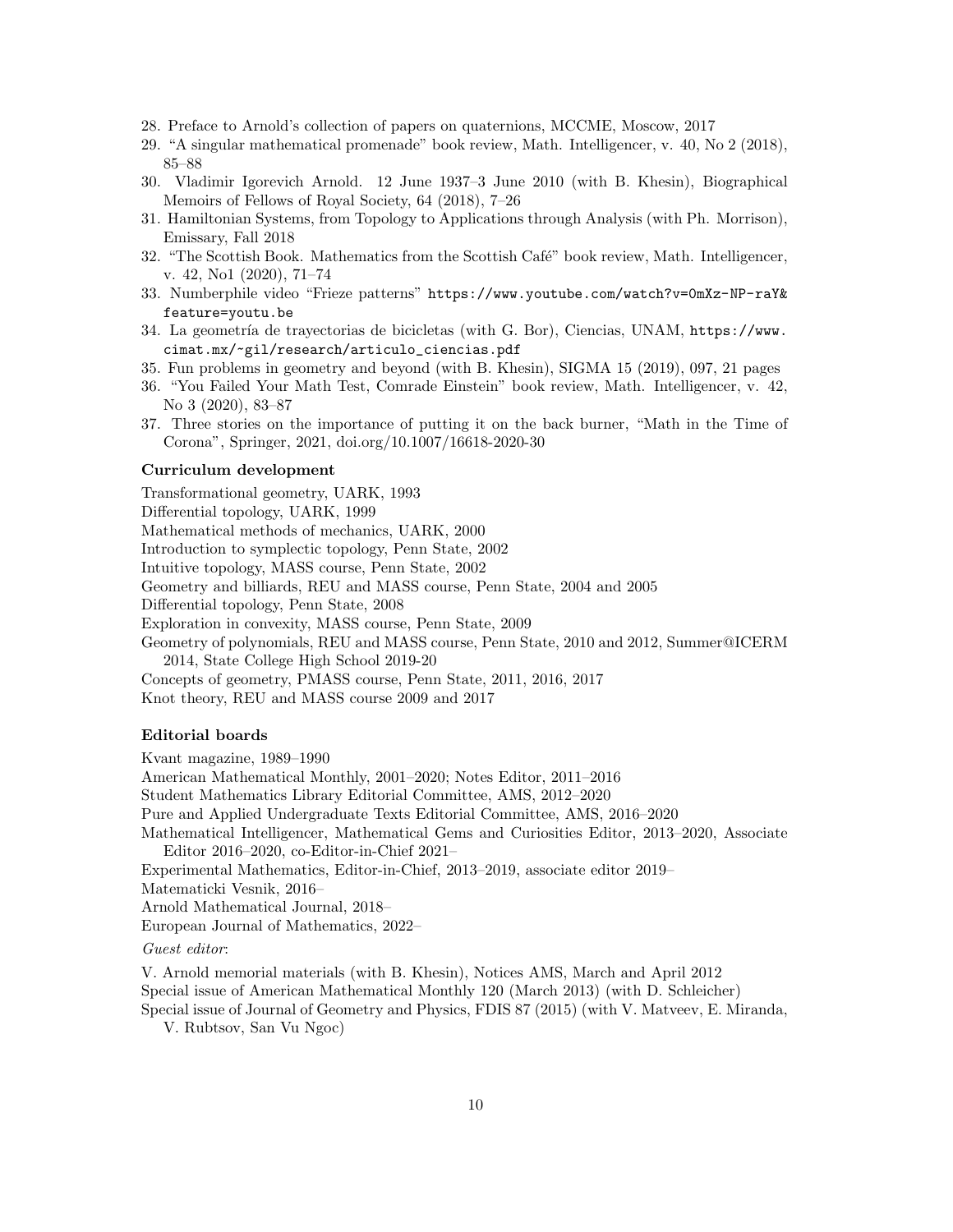- Special issue of Journal of Geometry and Physics, FDIS 115 (2017) (with V. Matveev, E. Miranda, M. Przybylska, V. Rubtsov)
- Special issue of Moscow Mathematical Journal, V. Arnold's 80th anniversary 17 (2017) (with S. Lando)
- Special issue of Philosophical Transactions of the Royal Society A "Finite dimensional integrable systems" 376 (2018) (with V. Matveev, E. Miranda)
- Special issue of Journal of Geometry and Physics, FDIS III, online (2019) (with A. Bolsinov, V. Matveev, E. Miranda, V. Rubtsov)
- Special issue of SIGMA "Algebra, topology, and dynamics in interaction" (2020) (with B. Khesin, F. Malikov, V. Ovsienko)
- Special issue of European Journal of Mathematics, "New developments in integrable systems" (2020) (with A. Bolsinov, T. Kappeler, V. Matveev)
- Proceedings of the MSRI semester "Hamiltonian Dynamics" (with A. Fathi, P. Morrison, T. Seara), to appear

Celebratio volume for D. Fuchs (with B. Khesin, F. Malikov, V. Ovsienko), to appear

N. Konstantinov memorial materials (with A. Shen), Notices AMS, to appear

## Conference and schools organizing

Symplectic topology, Fayetteville, AR, 1992

Dehn surgery (with Ch. Goodman-Strauss), Fayetteville, 1997

Combinatorial methods in algebra (with M. Johnson and V. Retakh), Fayetteville, 1998

Complex dynamics (with L. Lanzani and V. Retakh), Fayetteville, 1999

Nonholonomic dynamics and integrability (with B. Khesin), Banff, 2007

Billiards and related topics (with R. Schwartz), AMS Meeting, Murfreesboro, 2007

Legendrian knots and related topics (with D. Fuchs and L. Traynor), AIM 2008

- Algebra and topology in interaction (with Ya. Eliashberg, M. Mulase, N. Reshetikhin, A. Schwarz, M. Vazirani), UC Davis 2009
- Geometry of integrable and non-integrable dynamics (with B. Khesin and M. Levi), AMS Meeting, University Park, 2009

Random dynamics (with A. Novikov, Ya. Pesin, W. Woyczynski), Universty Park, 2009

Billiards Arbeitsgemeinschaft (with S. Troubetzkoy), Oberwolfach, 2010

Göttingen-Penn State international summer school on dynamical systems (with L. Bartholdi, M. Denker and Ya. Pesin), Göttingen, 2011

International mathematical summer school for high school and college students (with M. Andler, E. Ghys, V. Kleptsyn, D. Schleicher), Bremen, 2011, 2013, 2015, 2017; Lyon, 2012, 2014

Summer@ICERM undergraduate program, ICERM, Brown University, 2012 (with P. Hooper), 2013 (with C. Goodman-Strauss)

Finite-dimensional integrable systems (with C. Duval and G. Valent), Luminy, 2013

- Flat dynamics (with J. Athreya, R. Niemeyer, R. Schwartz), AMS Meeting, Albuquerque, 2014 The legacy of Vladimir Arnold (with H. Hofer, B. Khesin, A. Khovanskii, A. Varchenko), Fields
- Institute, 2014
- Finite-dimensional integrable systems in geometry and mathematical physics (with A. Maciejewski, V. Matveev, M. Przybylska), Banach Center, 2015

Integrability and near-Integrability in mechanics and geometry (with B. Khesin, V. Zharnitsky), Casa Matematica Oaxaca (CMO), Mexico, 2016

- Finite-dimensional integrable systems in geometry and mathematical physics (with A. Delshams, Yu. Fedorov, E. Miranda, V. Matveev), Barcelona, 2017
- V. Arnold's 80th anniversary (with A. Davydov, E. Feigin, S. Lando, V. Timorin, V. Vassiliev), Moscow, 2017

Hamiltonian dynamics (with A. Fathi, V. Kaloshin, R. de la Llave, T. M. Seara, A. Wilkinson), MSRI, Fall 2018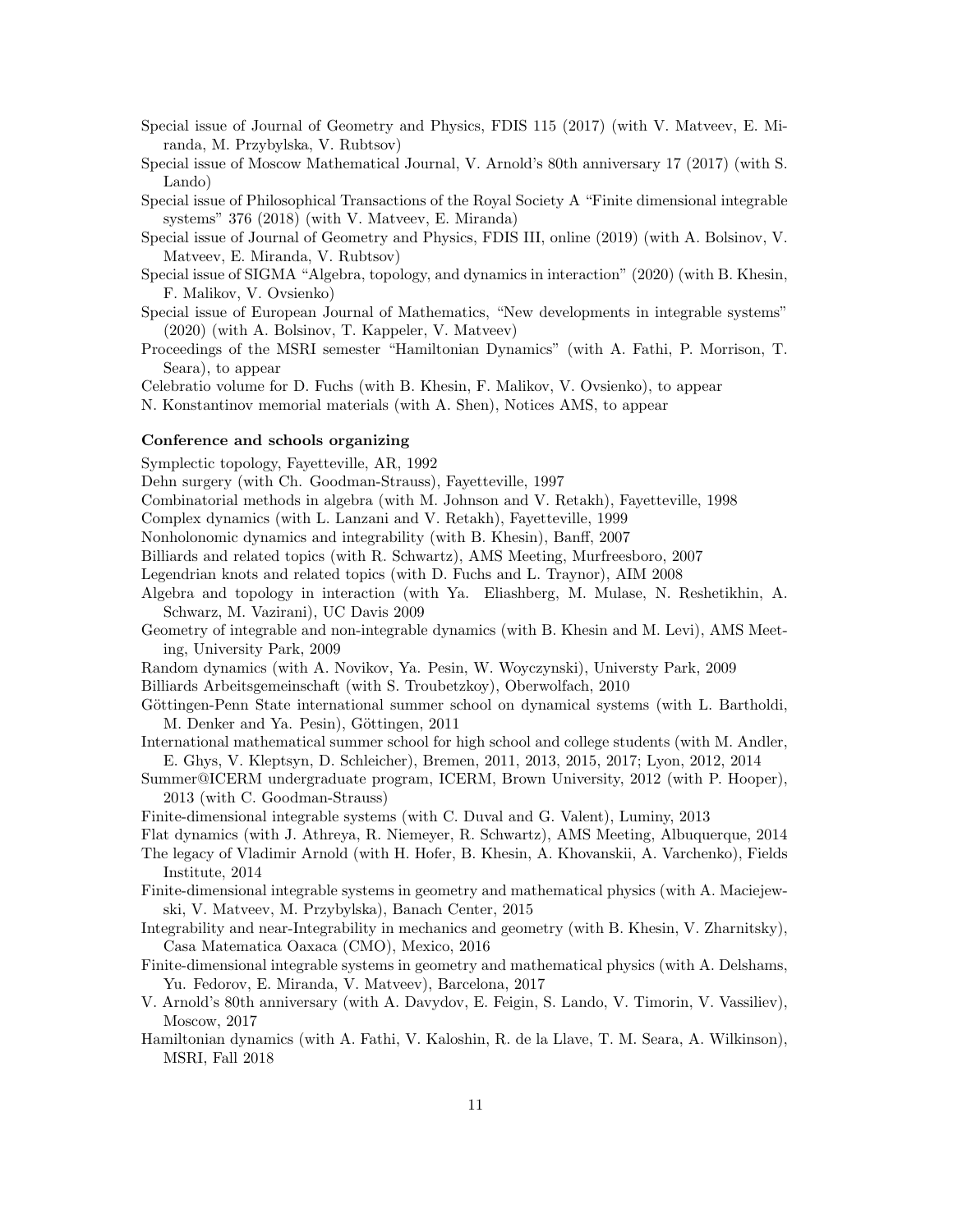- Finite-dimensional integrable systems in geometry and mathematical physics (with V. Matveev, T. Ratiu, X. Zhang, N. Zung), Shanghai, 2019
- Geometric dynamics (with M. Levi), AMS Meeting, University Park, 2020 (by zoom)
- Mathematics at the Intersection of Art, Culture, and History (with K. Parshall, M. Strauss), 2021 (by zoom)
- Finite-dimensional integrable systems in geometry and mathematical physics (with S. Arstein, M. Bialy, V. Matveev, Ya. Ostrover), Tel Aviv, 2021 (postponed until 2022)
- Differential geometry, billiards, and geometric optics (with A. Glutsyuk, I. Izmestiev, M. Radnovic), Luminy, 2021

# Doctoral students

F. Dogru, Ph.D. 2003; D. Genin, Ph.D. 2005; Yu. Tyurina, Ph.D. 2005; G. Stojanovic, Ph.D. 2007; N. Early, Ph.D. 2016; M. Harrison, Ph.D. 2017; A. Chavez, Ph.D. 2022; N. Sharipova, current

#### Undergraduate research supervised, with published results

- C. Culter, Penn State REU 2004 program: his result is published in No 51 in my list of publications.
- V. Cyr, Penn State REU and MASS 2004 programs: A number theoretic question arising in the geometry of plane curves and in billiard dynamics. Proc. Amer. Math. Soc. 140 (2012), 3035–3040.
- E. Larson, Penn State REU 2007 program: The DNA inequality in non-convex regions. Advances in Geom., 10 (2010), 221–248.
- S. Howe, M. Pancia, and V. Zakharevich, Penn State REU and MASS 2008 programs: Isoperimetric inequalities for wave fronts and a generalization of Menzin's conjecture for bicycle monodromy on surfaces of constant curvature. Adv. Geom. 11 (2011), 273–292.
- D. Rudenko, Penn State MASS 2011 program: On equidissection of balanced polygons. J. Math. Sci. (N.Y.) 190 (2013), 486–495.
- I. Alevy and E. Tsukerman, Summer@ICERM 2012: program Polygonal bicycle paths and the Darboux transformation. Involve, 9 (2016), 57–66.
- E. Tsukerman, Summer@ICERM 2012: No 76 in my list of publications is a result of our collaboration.
- I.-J. Jeong, Summer@ICERM 2012 program: Outer billiards with contraction: attracting Cantor sets. Experimental Math. 24 (2015), 53–64.
- A. Nesky and C. Redwood, Summer@ICERM 2012 program: On bicycle uni-track path efficiency: bicycle "unicycle" paths. The College Math. J. 47, 180–189.
- X. Sun and Y. Wang, Summer@ICERM 2013 program: T. Aougab, X. Sun, S. Tabachnikov, Y. Wang. On curves and polygons with the equiangular chord property. Pacific J. Math, 274 (2015), 305–324.
- E. Fischer and C. Munteanu, Summer@ICERM 2013 program: F. Dogru, E. Fischer, C. Munteanu. Outer billiards and tilings of the hyperbolic plane. Involve 8 (2015), 637–651.
- E. Chen and N. Lourie, Summer@ICERM 2013 program: Tripod configurations of curves. J. Geom. Phys. 89 (2015), 1–16.
- Z. Yao, Summer@ICERM 2013 program: Devil's Staircase rotation number of outer billiard with polygonal invariant curves. Dyn. Systems. 31 (2016), 158–172.

## Service and outreach activities

Department, college, university committees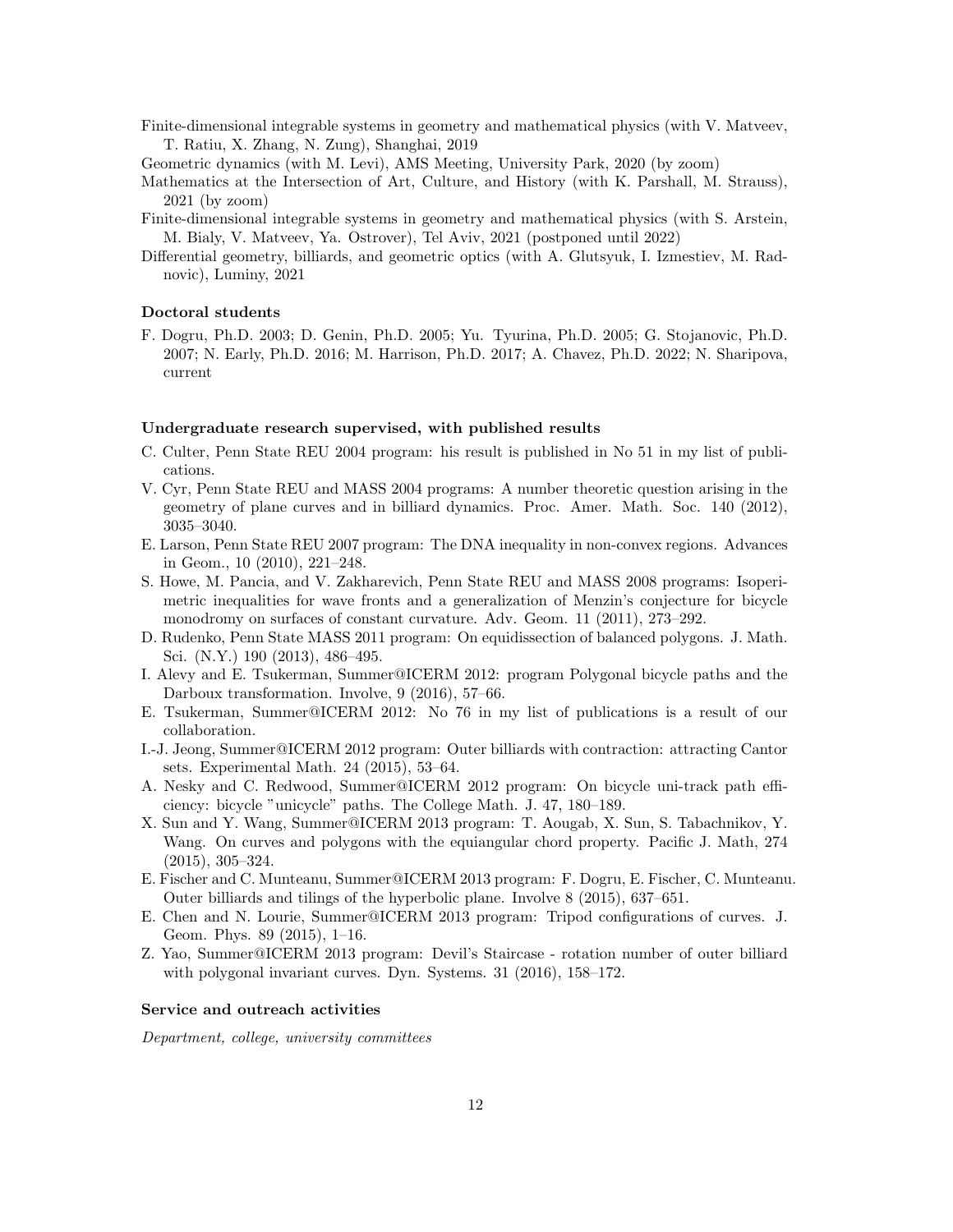- Member of committees at UARK: Undergraduate, Hiring, Steering, Library, Spring Lecture Series, Graduate, VIGRE; Department of Mathematics, 1990–2000
- Honors Director, Department of Mathematics, UARK, 1996–2000
- Honors Coordinator, Department of Mathematics, Penn State, 2000–
- Colloquium Chair, Department of Mathematics, Penn State, 2008–11, 2020–
- Marker Lectures Committee, Chair, Penn State, 2010–11, 2020–
- Member of committees at Penn State: Student Awards, Undergraduate Studies, VIGRE, Promotion and Tenure, Graduate Studies, GTA Oversight, PSU-PKU Steering, Personnel, Library; Department of Mathematics, 2000–
- Outreach Council, Eberly College of Science, Penn State 2000–13
- Promotion and Tenure Committee, Eberly College of Science, Penn State, 2020–
- Schreyer Scholars Selection Committee, Schreyer Honors College, Penn State 2011–13

National and international committees and boards

- American Mathematics Competitions, Advisory Panel, member, 2002–2004
- Young Scholars (Epsilon) Awards Committee, AMS, member, 2007–2010 (Chair, 2009–2010)
- Frank and Bennie Morgan Prize for Outstanding Research in Mathematics by an Undergraduate Student Committee, AMS-MAA-SIAM, member, 2010–2013
- International Mathematical Summer School for Students, Scientific Committee, Chair, 2010– 2017
- Illustrative Mathematics Project Advisory Board, AMS representative, 2011–13
- Heidelberg Laureate Forum Selection Committee, 2013– (Chair, 2022-25)
- AMS-MAA Mathfest Joint Lecture Committee, 2014–16 (Chair, 2014–2015)
- London Mathematical Society Undergraduate Summer School, Scientific Committee, 2014–17

ICERM Education Advisory Board, Chair, member 2015–2019

Cornell University Mathematics Program, External Reviewer, 2015

AMS Levi L. Conant Prize Committee, member, 2016–2019

Association for Mathematical Research, Board of Directors member, 2021–

Heidelberg Laureate Forum Scientific Committee, 2022–

## Refereeing

Referee for numerous research journals

Referee for grant awarding agencies (NSF, NSA, Sloan Foundation, BSF, Simons Foundation, various European and Russian agencies and foundations, etc.)

# Conference, colloquium and seminar talks (since 1991)

- 1. Annual AMS/MAA Joint Meeting (Geometry), San Francisco, January 1991
- 2. Midwest Topology Conference, Lawrence, May 1991
- 3. Centre de Physique Theorique, Luminy, June 1991
- 4. University of Texas at Austin, October 1991
- 5. UC at Davis, December 1991
- 6. Annual AMS/MAA Meeting (Symplectic topology), Baltimore, January 1992
- 7. Rencontres Franco-Russe de geometrie, CIRM, Luminy, May 1992
- 8. Ecole Normale Superieur de Lyon, June 1992
- 9. Université Louis Pasteur, Strasbourg, October 1992
- 10. Conference on polygonal billiards, ENS de Lyon, October 1992
- 11. Université de Rennes, November 1992
- 12. IHES, Bures-sur-Yvette, November 1992
- 13. ETH-Zentrum, Zurich, December 1992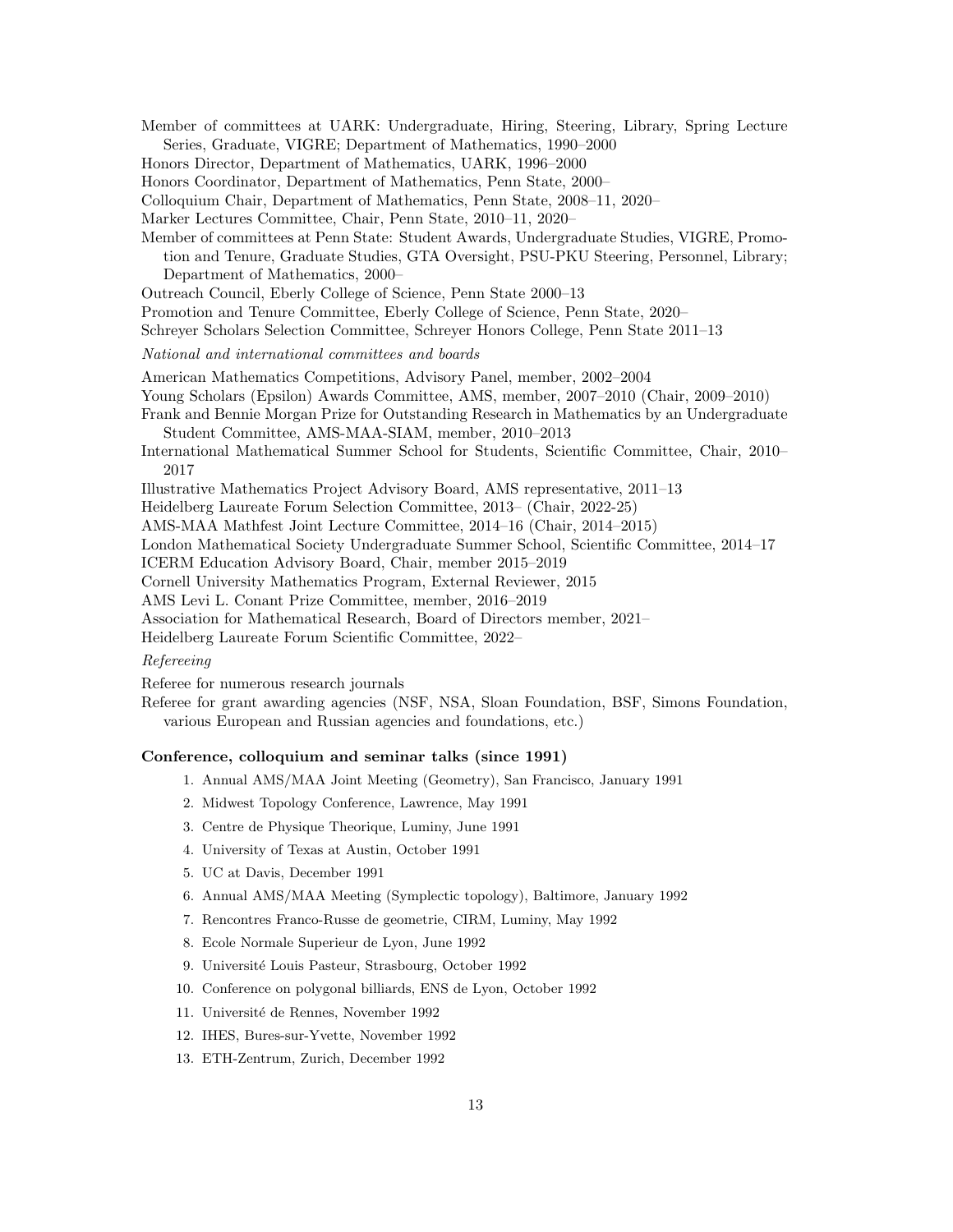- 14. Penn State University, March 1993
- 15. UC at Davis, May 1993
- 16. Stanford University, May 1993
- 17. Smith College, July 1993
- 18. Wichita State University, September 1993
- 19. UC at Riverside, March 1994
- 20. SUNY at Stony Brook, March 1994
- 21. Yale University, March 1994
- 22. Symposium on classical and quantum billiards, Ascona, July 1994
- 23. Université Louis Pasteur, Strasbourg, April 1995
- 24. Ecole Normale Superieur, Paris, April 1995
- 25. Centre de Physique Theorique, Luminy, April 1995
- 26. Stanford University, May 1995
- 27. University of Southern California, May 1995
- 28. UC Santa Cruz, May 1995
- 29. Geometry conference, Oberwolfach, October 1995
- 30. MPIM (Oberseminar), Bonn, November 1995
- 31. Köln University, February 1996
- 32. Tel Aviv University, January 1997
- 33. Combinatorics and knot theory workshop, MSRI, January 1997
- 34. AMS Meeting (Chaotic dynamics), Memphis, March 1997
- 35. UC Santa Cruz, June 1997
- 36. Université de Rennes, January 1998
- 37. University of Wisconsin, Madison, February 1998
- 38. AMS Meeting (Geometry and topology of 3-Manifolds), Davis, April 1998
- 39. Université Catholique de Louvain, June 1998
- 40. University of Toronto, November 1998
- 41. Columbia University, December 1998
- 42. University of Alabama, Birmingham, February 1999
- 43. Dynamics conference, Oberwolfach, July 1999
- 44. University of Arizona, Tucson, September 1999
- 45. Tulane University, October 1999
- 46. Penn State University, November 1999
- 47. New Mexico State University, Las Cruces, December 1999
- 48. AMS Meeting (Finsler and Minkowski geometry), Lowell, April 2000
- 49. Tel Aviv University, May 2000
- 50. Centre de Physique Theorique, Luminy, June 2000
- 51. Ecole Normale Superieur, Paris, June 2000
- 52. Georgia Topology Conference, Athens, July 2000
- 53. AMS Meeting (Dynamics), San Francisco, October 2000
- 54. Indiana University, Bloomington, February 2001
- 55. University of Pennsylvania, Philadelphia, March 2001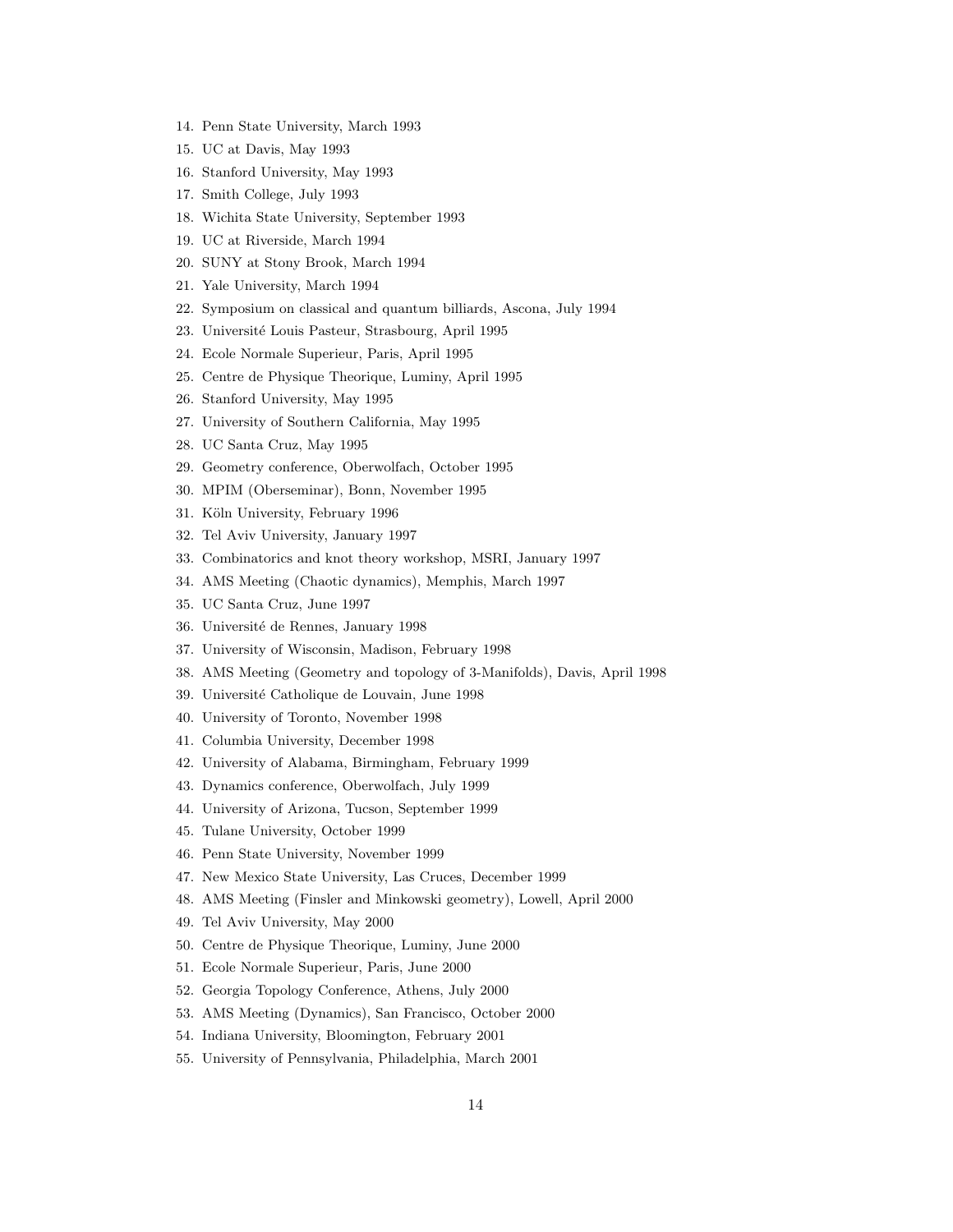- 56. Ruhr University, Bochum, July 2001
- 57. Dynamical systems conference, Penn State, October 2001
- 58. Tel Aviv University, December 2001
- 59. Haifa Institute of Technology (Technion), December 2001
- 60. Georgia Institute of Technology, Atlanta, April 2002
- 61. Institut de Math´ematiques de Luminy, May 2002
- 62. Université de Province, Marseille, May 2002
- 63. Université Claude Bernard, Lyon, May 2002
- 64. International workshop on piecewise isometries, Luminy, June 2002
- 65. University of South Carolina, Columbia, March 2003
- 66. AMS Meeting (Differential geometry), Bloomington, April 2003
- 67. AMS Meeting (Applications of Teichmuller theory), Bloomington, April 2003
- 68. AMS Meeting (Algebraic and topological combinatorics), New York, April 2003
- 69. University of Florida, Gainsville, April 2003
- 70. Conference on hyperbolic dynamics, Zurich, June 2003
- 71. Conference on topology and robotics, Zurich, June 2003
- 72. Tel Aviv University, January 2004
- 73. Haifa Institute of Technology (Technion), January 2004
- 74. University of Toronto, March 2004
- 75. SUNY at Stony Brook, March 2004
- 76. University of Pennsylvania, April 2004
- 77. Ohio State University, Columbus, May 2004
- 78. Geometry conference, Oberwolfach, September 2004
- 79. University of Dortmund, July 2005
- 80. Dynamics conference, Oberwolfach, July, 2005
- 81. Independent University of Moscow, October, 2005
- 82. Max-Planck-Instutit, Bonn, January 2006
- 83. Koeln University, February 2006
- 84. Brussels-Köln Symplectic Seminar, March 2006
- 85. University of Dortmund, April 2006
- 86. Max-Planck-Instutit, Bonn, April 2006
- 87. Alexander von Humbold Foundation conference, Bonn, April 2006
- 88. University of Lille, May 2006
- 89. Institut de Mathématiques de Luminy, May 2006
- 90. Université Claude Bernard, Lyon, June, 2006
- 91. Geometry conference, Oberwolfach, October 2006
- 92. University of Toronto, October 2006
- 93. Dartmouth College, October 2006
- 94. Brown University, April 2007
- 95. SUNY Stony Brook, April 2007
- 96. Hebrew University, Jerusalem, June 2007
- 97. Different approaches to complexity, Technion, Haifa, June 2007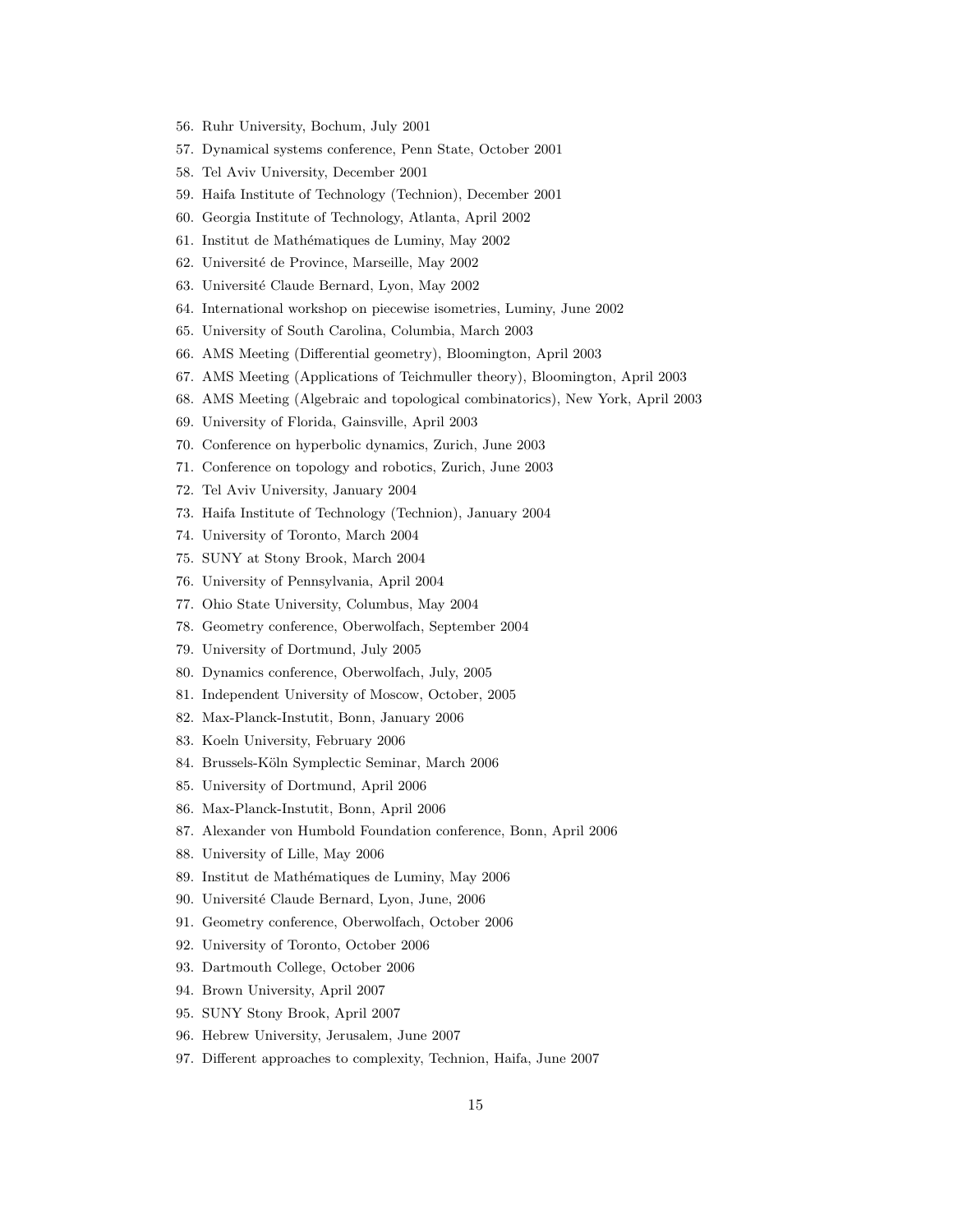- 98. Temple University, October 2007
- 99. University of Illinois, March 2008
- 100. University of Southern California, April 2008
- 101. Low complexity dynamics, BIRS, May 2008
- 102. University of Chicago, June 2008
- 103. University of Toronto, November 2008
- 104. McMaster University, Hamilton, November 2008
- 105. Discrete differential geometry, Oberwolfach, January 2009
- 106. University of Arkansas, Fayetteville, March 2009
- 107. AMS Meeting (The interface between number theory and dynamical systems), Urbana-Champaign, March 2009
- 108. University of Maryland, April 2009
- 109. Bloomington Geometry Workshop, Bloomington, April 2009
- 110. University of Jena, May 2009
- 111. Jacobs University, Bremen, May 2009
- 112. Dynamical Numbers, MPIM-Bonn, June 2009
- 113. University of Dortmund, June 2009
- 114. University of Dusseldorf, June 2009
- 115. Max-Planck-Instutit, Bonn, June 2009
- 116. Geometric Methods in Physics, Bialowieza, Poland, June 2009
- 117. Dynamics conference, Oberwolfach, July 2009
- 118. Algebra and topology in interaction, Davis, September 2009
- 119. Temple University, October 2009
- 120. AMS Meeting (Geometry of integrable and non-integrable dynamics), State College, October 2009
- 121. Foundations of computational mathematics, Fields Institute, Toronto, November 2009
- 122. University of Toronto, November 2009
- 123. Brock University, Ontario, Canada, November 2009
- 124. Algebres de Lie de dimension infinie: geometrie et cohomologie, Lyon, November 2009
- 125. Georgia Institute of Technology, Atlanta, February 2010
- 126. Northeastern University, Boston, February 2010
- 127. University of North Texas, Denton, March 2010
- 128. Geometry, Dynamics and Topology Day, Charleston, IL, March 2010
- 129. SIAM conference: nonlinear waves and coherent structures, Philadelphia, August 2010
- 130. Moduli spaces in Mathematics and in Physics, Strasbourg, September 2010
- 131. Geometry, Dynamics, Integrable Systems, Belgrade, September 2010
- 132. University of South Florida, Tampa, October 2010
- 133. University of Wisconsin, Madison, November 2010
- 134. Cornell University, November 2010
- 135. AMS/MAA Joint Meeting (Math Circles), New Orleans, January 2011
- 136. Tel Aviv University, March 2011
- 137. University of Michigan, April 2011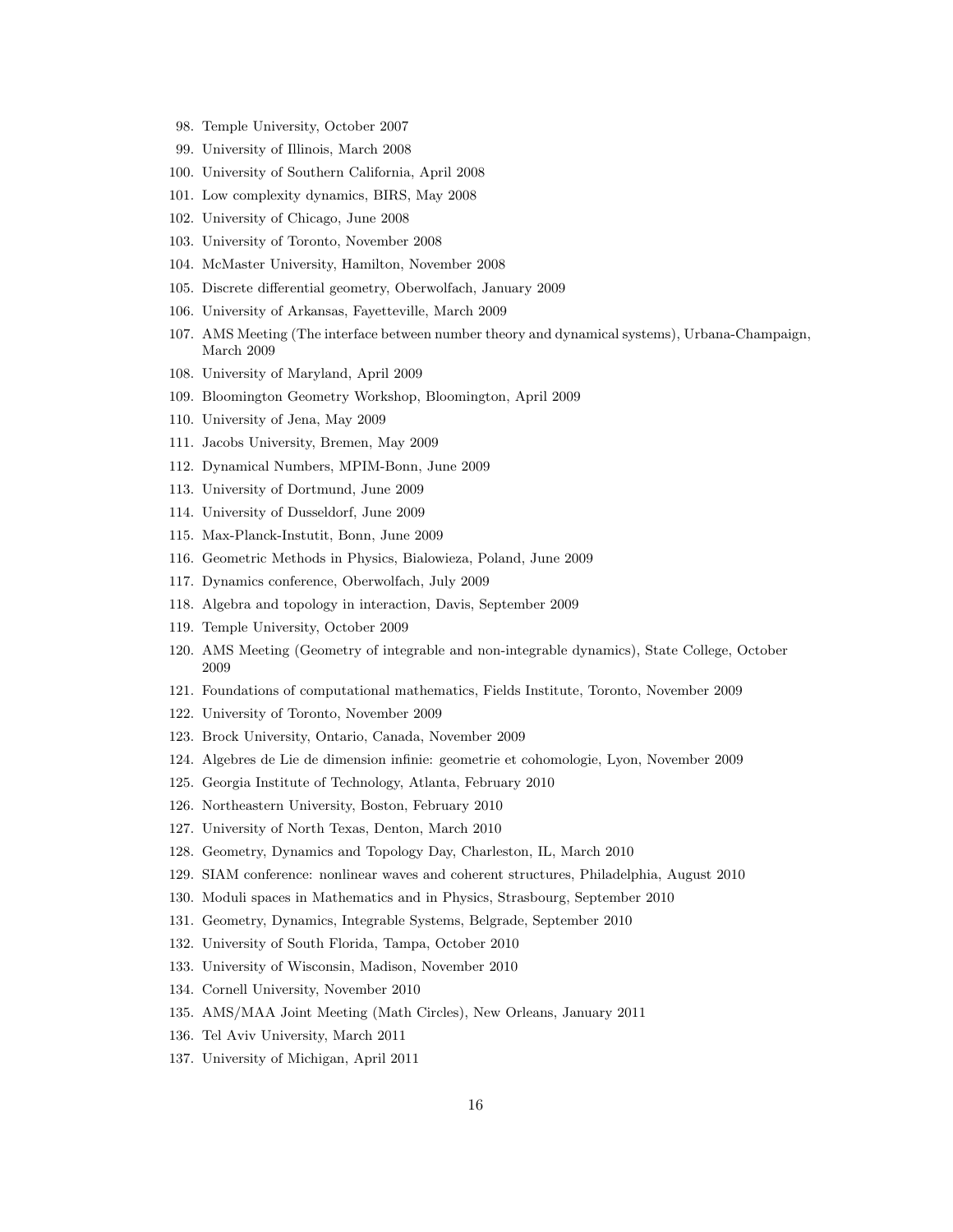- 138. Bonn University, July 2011
- 139. Geometry, Dynamics, Integrable Systems, Sintra, Portugal, September 2011
- 140. Symplectic Dynamics, IAS, Princeton, October 2011
- 141. University of Illinois, December 2011
- 142. Michigan State University, February 2012
- 143. Scattering by Obstacles and Billiards, University of Aveiro, Portugal, March 2012
- 144. Carolina Dynamics Symposium, Clemson University, April 2012
- 145. Discrete Differential Geometry, Oberwolfach, July 2012
- 146. Dynamical Systems, Montevideo, Uruguay, August 2012
- 147. Midwest Dynamical Systems, Notre Dame, October 2012
- 148. Entretiens Jacques Cartier: Adventures in Mathematical Physics, Lyon, November 2012
- 149. AMS/MAA Joint Meeting (Theory and Interdisciplinary Applications of Dynamical Systems), San Diego, January 2013
- 150. Discrete Geometry and Dynamical Systems, Kyoto, Japan, January 2013
- 151. McGill University, Montreal, February 2013
- 152. Centre de Recherches Mathematiques, Montreal, February 2013
- 153. Weizmann Institute, Israel, March 2013
- 154. University of Geneva, Tropical Geometry in Europe, May 2013
- 155. University Paris 6, May 2013
- 156. International Mathematical Summer School for Students, Bremen, July 2013
- 157. Dynamics conference, Oberwolfach, July 2013
- 158. Finite Dimensional Integrable Systems, Luminy, July 2013
- 159. Boston University, September 2013
- 160. Cornell University, October 2013
- 161. Optimization in the Natural Sciences, Aveiro, Portugal, February 2014
- 162. University of Coimbra, Portugal, February 2014
- 163. University of Illinois, February 2014
- 164. Stony Brook University, March 2014
- 165. Discrete Geometry and Algebraic Combinatorics, UTexas, Brownsville, April 2014
- 166. Rutgers University, May 2014
- 167. Integrability and Cluster Algebras: Geometry and Combinatorics, ICERM, August 2014
- 168. Symplectic techniques in topology and dynamics, Cologne, September 2014
- 169. University of North Carolina, October 2014
- 170. Geometric Dynamics Days, TU Dortmund, November 2014
- 171. Jacobs University, Bremen, November 2014
- 172. Stony Brook University, February 2015
- 173. Discrete Differential Geometry, Oberwolfach, March 2015
- 174. UC at Davis, May 2015
- 175. Integrability in Mechanics and Geometry, ICERM, June 2015
- 176. Topology, geometry, and dynamics. CRM, Montreal, September 2015
- 177. Discretization in Geometry and Dynamics, Munich, October 2015
- 178. AMS Meeting (Experimental Mathematics), Athens, GA, March 2016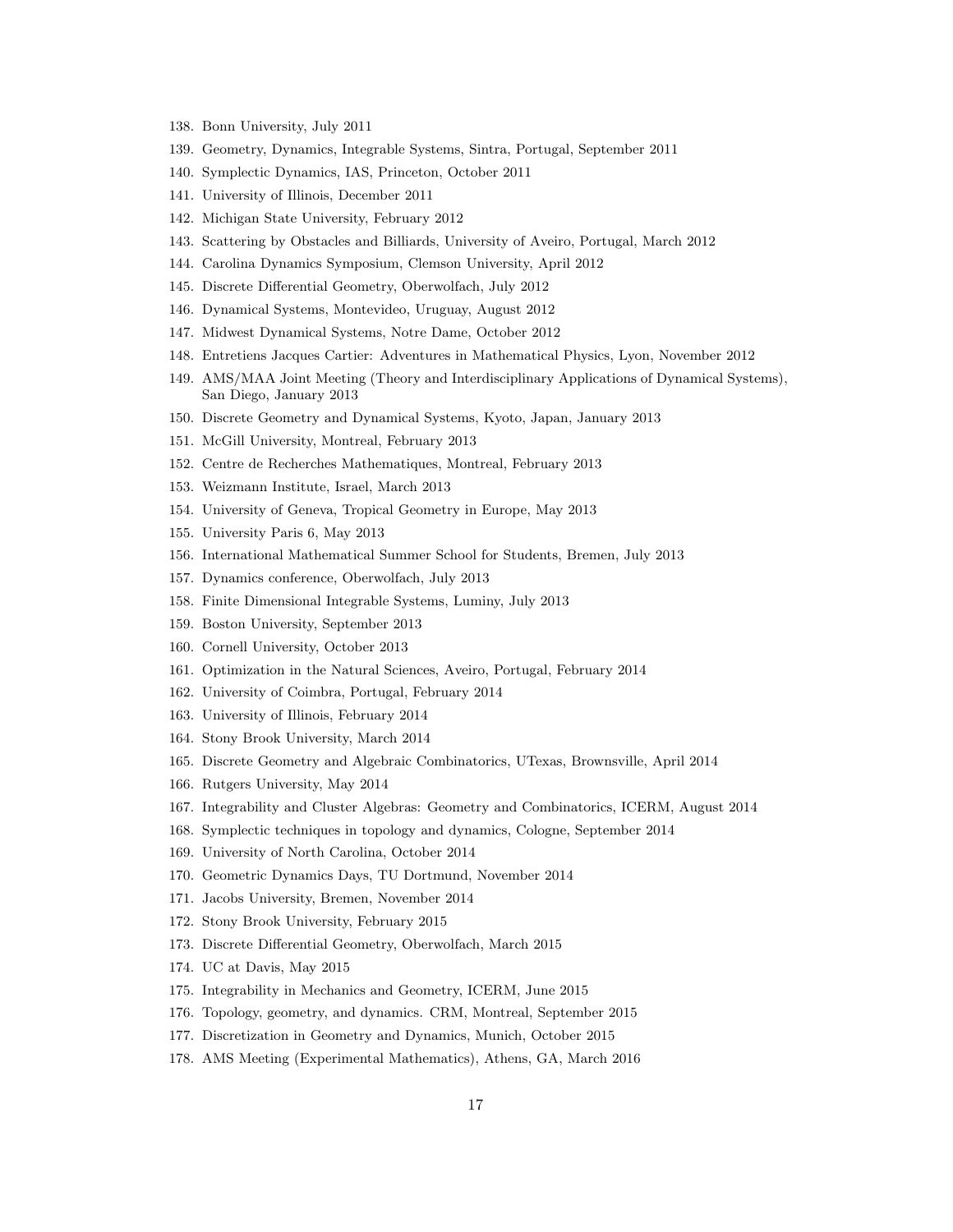- 179. University of Texas, Dallas, March 2016
- 180. Technical University of Berlin, May 2016
- 181. ICERM, Brown University, July 2016
- 182. Geometric and Algebraic Aspects of Integrability, Durham, July 2016
- 183. Sub-Riemannian Geometry and Celestial Mechanics, Guanajuato, Mexico, August 2016
- 184. Unusual configuration spaces, ICERM, Brown University, September 2016
- 185. AMS/MAA Joint Meeting (Discrete Geometry and Convexity), Atlanta, January 2017
- 186. University of Fribourg, March 2017
- 187. Bucknell University, April 2017
- 188. BHKM Symplectic Seminar, University of Heidelberg, June 2017
- 189. Jacobs University, Bremen, June 2017
- 190. RTG Asymptotic Invariants of Groups and Spaces, University of Heidelberg, June 2017
- 191. International Mathematical Summer School for Students, Bremen, July 2017
- 192. Dynamics conference, Oberwolfach, July 2017
- 193. Philadelphia Area Topology Seminar, Temple University, October 2017
- 194. Hamiltonian Systems, Ascona, Switzerland, October 2017
- 195. Brown University, December 2017
- 196. University of Toronto, February 2018
- 197. Bryn Mawr College, March 2018
- 198. Cluster Algebras: Twenty Years On, CIRM, Luminy, March 2018
- 199. AMS Meeting (Discretization in Geometry and Dynamics), Boston, April 2018
- 200. Non-commutative Structures, Cluster Algebras and Applications, Angers, June 2018
- 201. Symplectic Dynamics, Heidelberg, July 2018
- 202. MSRI, September 2018
- 203. UC Davis, October, 2018
- 204. UC Davis, November 2018
- 205. Stanford University, November 2018
- 206. Vanderbilt University, April 2019
- 207. University of Hannover, June 2019
- 208. UC Davis, November, 2019
- 209. Stanford, November, 2019
- 210. Weizmann Institute, Israel, December 2019
- 211. Ben Gurion University, Israel, December 2019
- 212. Carnegie Mellon University, February 2020
- 213. Brown University, March 2020
- 214. University of Arizona, April 2020 (via zoom)
- 215. Vienna University of Technology, May 2020 (via zoom)
- 216. UCLA, October 2020 (via zoom)
- 217. Dynamical Systems and PDEs, Moscow-Paris, October 2020 (via zoom)
- 218. Geometry and Differential Equations, Cambridge-Warsaw, November 2020 (via zoom)
- 219. Hamiltonian Systems, Arizona-Toronto, November 2020 (via zoom)
- 220. CIMAT, Mexico, November 2020 (via zoom)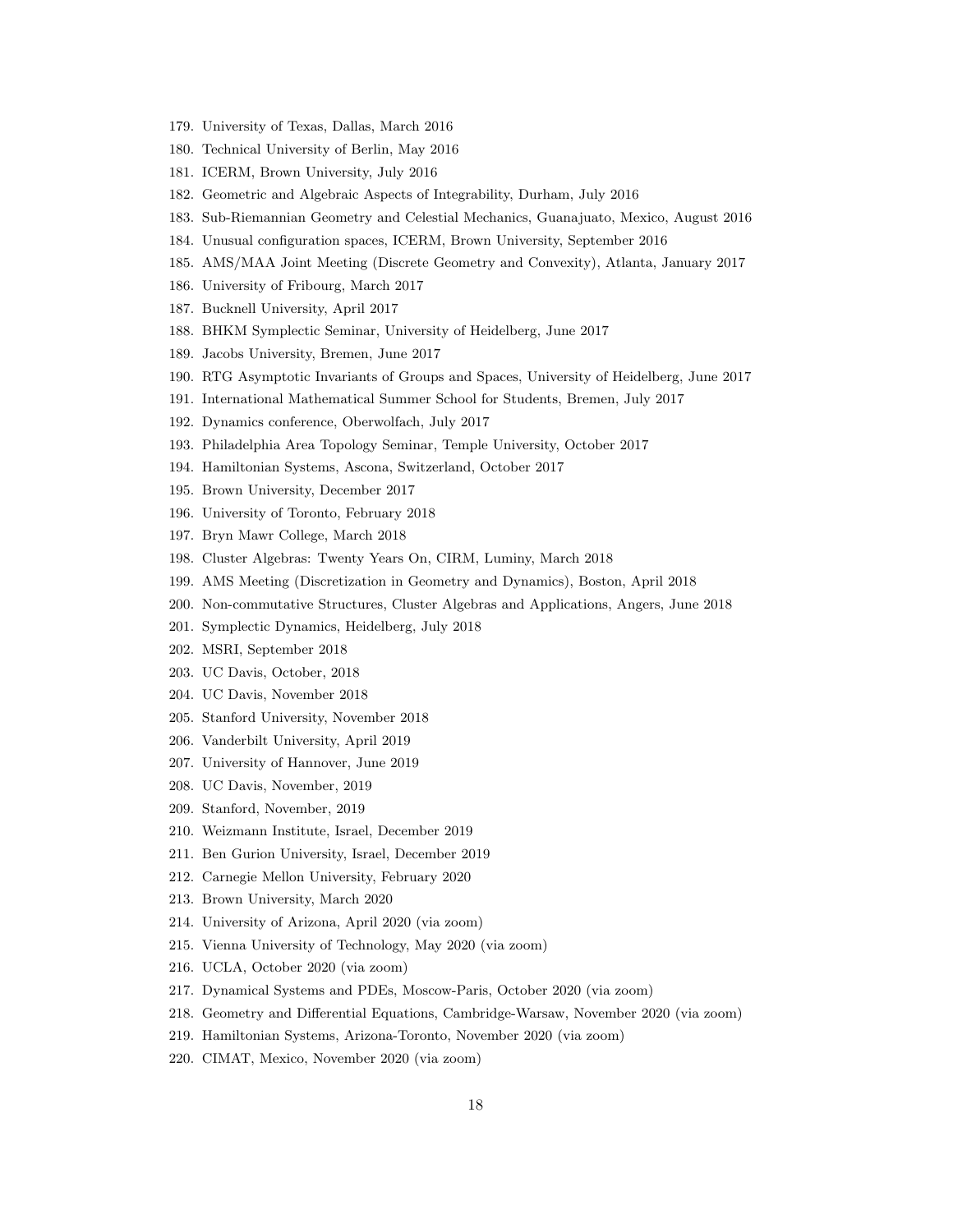- 221. Global Poisson Seminar, January 2021 (via zoom)
- 222. Dynamic Control and Optimization, Aveiro, Portugal, February 2021 (via zoom)
- 223. Moscow State University, February 2021 (via zoom)
- 224. Moscow State Technical University, March 2021 (via zoom)
- 225. Texas A&M University, March 2021 (via zoom)
- 226. Symplectic and Contact Dynamics, University of Antwerp, May 2021 (via zoom)
- 227. Technical University of Vienna, June 2021 (via zoom)
- 228. Heidelberg University, Research Station Geometry & Dynamics inaugural lecture, July 2021
- 229. Knots + More, KAIST, S. Korea, August 2021 (via zoom)
- 230. Hamiltonian Systems, Arizona-Toronto, November 2021 (via zoom)
- 231. Regular & Chaotic Dynamics, Moscow, December 2021 (via zoom)
- 232. University of Toronto, March 2022
- 233. IAS, Princeton, May 2022

#### Invited addresses, distinguished lectures

- 1. AMS Southeast Meeting, Murfreesboro; invited address, November 2007
- 2. MAA fall meeting, University of Findlay, OH; invited address, October 2011
- 3. Topology in Dynamics and Physics Distinguished Lectures, Tel Aviv University, March 2013
- 4. Distinguished Lecture Series, Georgia Southern University, November 2014
- 5. Journ´ee Georges de Rham, EPFL Lausanne, March 2017
- 6. Niven Lectures, University of Oregon, May 2017
- 7. Leonard M. Blumenthal Lectures in geometry, Tel Aviv University, December 2019
- 8. CMS Distinguished Lecture Series, Technion, Haifa, January 2020

#### Mini-courses at summer schools and workshops

- 1. Geometry conference, Oberwolfach, October 2000 (billiards)
- 2. Séminaire Sud-Rhodanien, Atelier billiards, Montpellier, June 2001
- 3. Dynamical systems, mathematical billiards and related problems in complex geometry. Summer school, Cologne, July 2007
- 4. Novos Talentos em Matem´atica, Lisbon, Portugal, September 2007 (topics in geometry)
- 5. International Mathematical Summer School for Students, Bremen, July 2011 (bicycle kinematics)
- 6. International Summer School on Dynamical Systems, Göttingen, August 2011 (billiards)
- 7. Integrability, Modern Variations, Hausdorff Institute, Bonn, January 2012 (pentagram map)
- 8. Discrete Differential Geometry, Technical University, Berlin, September 2013 (pentagram map)
- 9. Geometry, Dynamics and Integrable Systems, ICTP, Trieste, June 2014 (Poncelet theorem and billiards)
- 10. Cluster Algebras and Dynamical Systems, Münster, February 2015 (pentagram map)
- 11. International Mathematical Summer School for Students, Bremen, July 2015 (billiards)
- 12. LMS Undergraduate Summer School, Loughborough, July 2015 (billiards)
- 13. Inaugural Geometry Lectures, CIMAT-Merida, Mexico, October 2015 (pentagram map)
- 14. Friezes, Oberwolfach, November 2015
- 15. Ecole Normale Superieur de Lyon, May 2016 (billiards)
- 16. Summer School, Tsaghkadzor, Armenia, June 2017 (billiards)